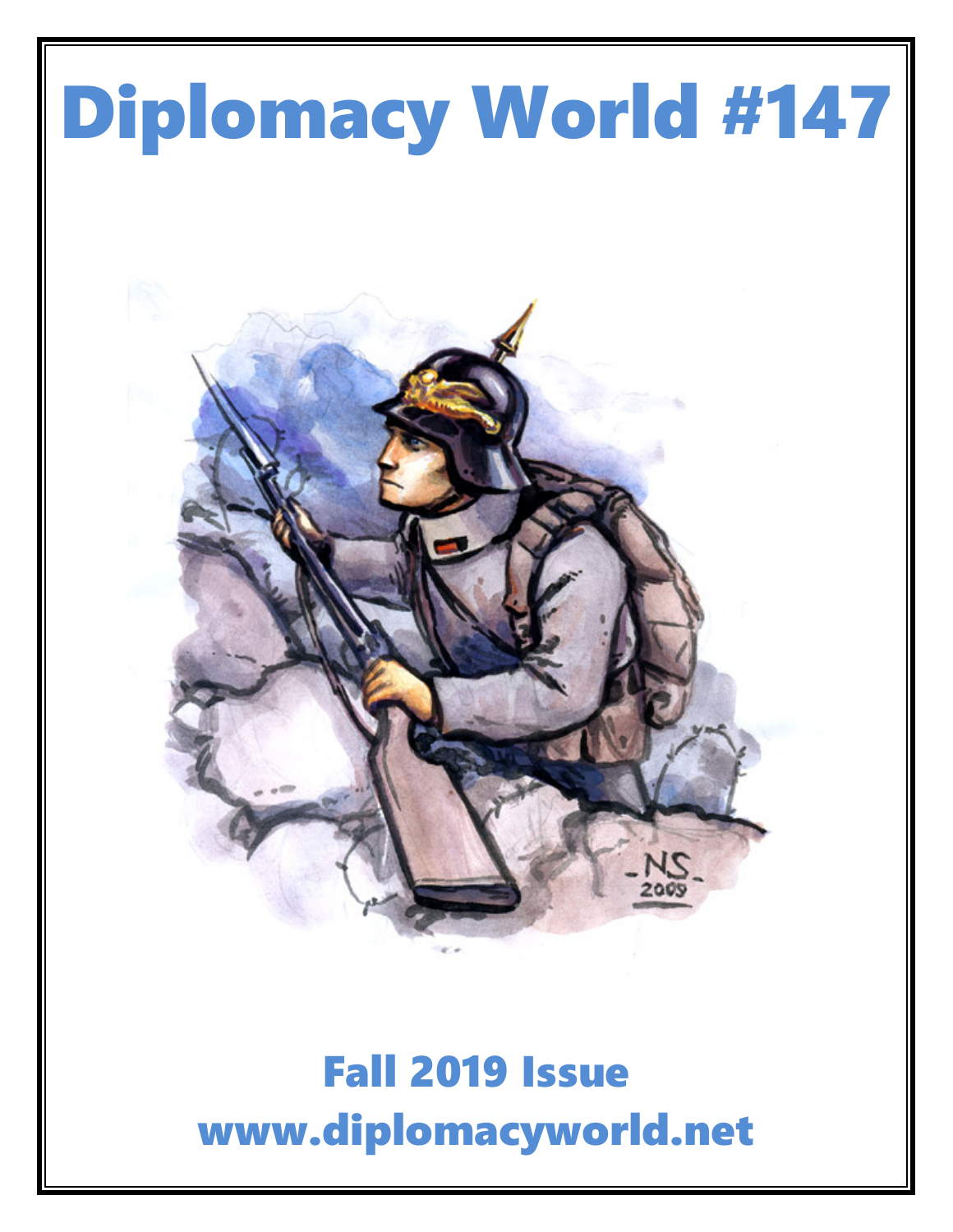# **Notes from the Editor**

Welcome to the latest issue of **Diplomacy World,** the Fall 2019 issue. Historically the October 1 issue feequently seems to be the hardest to fill with material. I don't know if it's because the second half of the summer finds contributors too distracted to write, or if September's work schedules keep everybody too busy. There are usually face-to-face events that happen in the fall, and those make appearances in the issues coming up instead of this one. This is a *hobby* after all, and real life can and should always be more important. In the end, I try to be more thankful for the material I *do* receive than regreatful about things that I don't.

With that said, I do think we've assembled a nice collection of articles for your perusal. Starting at the end, so to speak, there's the full End of Game report for the most recent Diplomacy World Demo Game. Here you'll find some of the thoughts and ideas that led to the twists and turns of the games, straight from the players themselves. And, of course, our trusty commentators include their views on what happened and why it happened. Don't worry, though...the next Diplomacy World Demo Game is now secretly underway, and you'll likely see the 1901 results and commentary in issue #148.

Elsewhere, the newly-crowned DipCon champion Steve Cooley gives us the low-down on how he managed to deftly avoid all the exposed blades and find his way to the winner's circle. There's "Hobby Historian" David Hood on scoring systems…another great S&T article from Luiz L.S. Neto…and much more! Something for everyone, and if you look carefully, I bet you'll find multiple somethings you're interested in reading.

For whatever reason, I seem to be short on words this time around, so I'll just clam up and let you go enjoy the issue. I think whoever invesnted the expression "less is more" was probably referring to me.

*I'll close by reminding you the next deadline for Diplomacy World submissions is January 1, 2020.* Remember, besides articles (which are always prized and appreciated), we LOVE to get letters, feedback, input, ideas, and suggestions too. So, email me at [diplomacyworld@yahoo.com!](mailto:diplomacyworld@yahoo.com) See you in the winter, and happy stabbing!





**Robert Lesco -** Off topic, but I noted with interest your Diplomacy World correspondent's request for games where a one centre power goes on to great success. Help is at hand by way of your archive. Everything... is a fine resource. I used it for a DW article a long time back concerning whether Germany has more success by taking three centres in 1901 or if this draws unwanted attention. I spotted a seventeen centre power who ended up being eliminated if I recall correctly and I would wager what your writer is looking for could be found there as well.

*[[The Postal Diplomacy Zine Archive that Robert is referring to can be found at* 

*<http://www.whiningkentpigs.com/DW/> . The postal zine "Everything" was the last zine the Boardman Number Custodian would use to publish game starts and game results throughout the hobby (other zines had been used before that, but Everything was used for quite a number of years). By the way, yes, there still is a BNC: Tom Howell. I wish more of the hobby would go back to registering game starts and reporting game ends (including variants), as if helps to build a database of trends and – especially for variants – which powers seem to be stronger than others. It also allows people looking over the data to discover nenw places to play Diplomacy, whether it's a zine or a website.]]*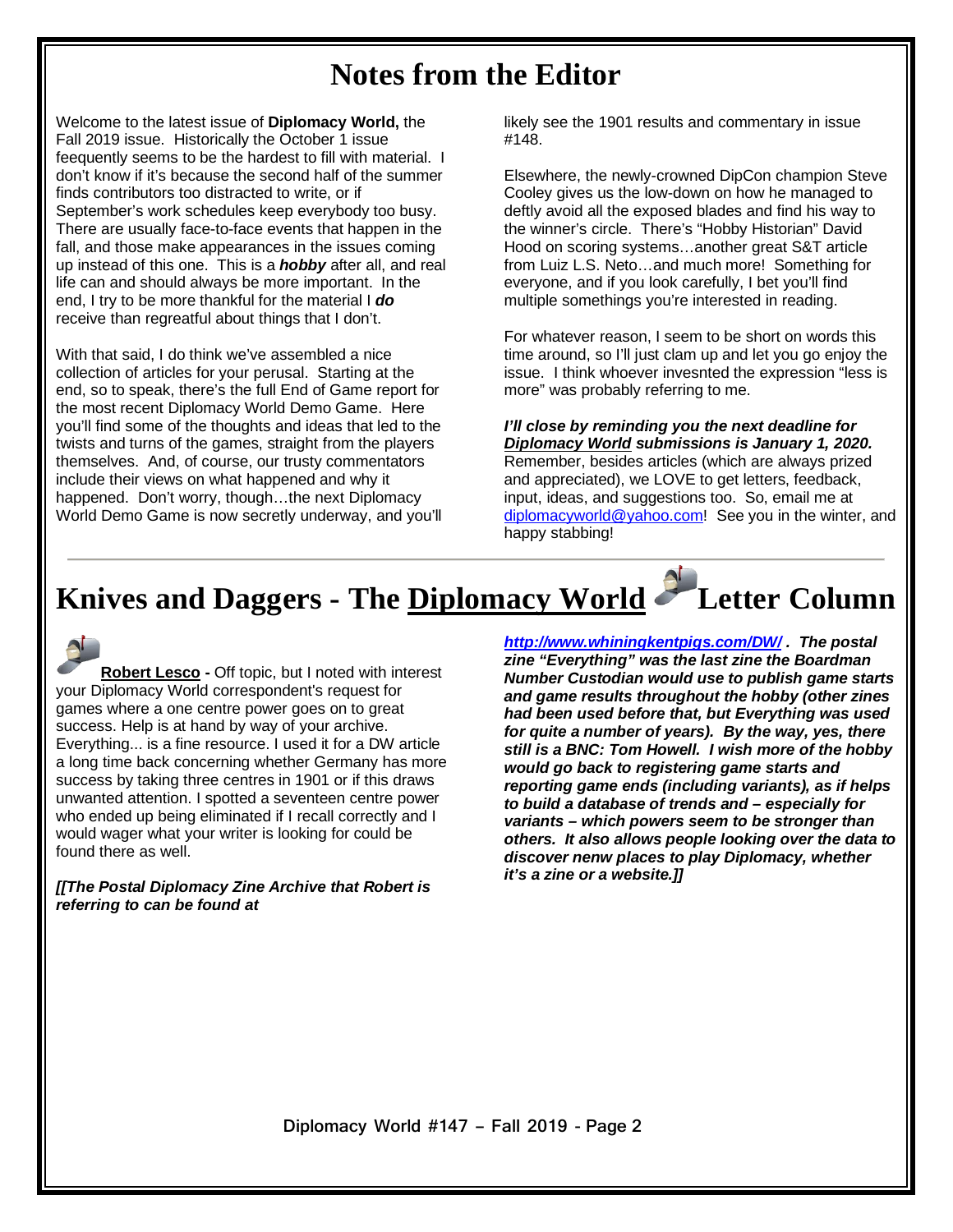# **Diplomacy World Staff:**

| Managing Lead Editor:<br>Co-Editor: | Douglas Kent, Email: diplomacyworld of yahoo.com or dougray30 of yahoo.com<br>Vacant!! |
|-------------------------------------|----------------------------------------------------------------------------------------|
| Strategy & Tactics Editor:          | Fang Zhang, Email: truballer59 of yahoo.com                                            |
| Variant Editor:                     | Bob Durf, Email: playdiplomacymoderator of gmail.com                                   |
| Interview Editor:                   | Randy Lawrence-Hurt, Email: randy.lawrencehurt of gmail.com                            |
| Club and Tournament Editor:         | Will J. Abbott, Email: wabbott9 of gmail.com                                           |
| Demo Game Editor:                   | Rick Desper, Email: rick_desper of yahoo.com                                           |
| Technology Editor:                  | Markus Zijlstra, Email: captainmeme1 of googlemail.com                                 |
| Original Artwork                    | Vacant!!                                                                               |

*Contributors in 2019: Thaddeus Black, Chris Brand, Steve Cooley, Joshua Danker-Dake, Rick Desper, Bob Durf, The GM, Jon Hills, Melinda Holley, David Hood, Randy Lawrence-Hurt, Robert Lesco, Christopher Martin, Michael Maston, Jack McHugh, Luiz L.S. Neto, Siobhan Nolen, Larry Peery, Gerry Sturley, Erik van Mechelen, Tyler Waaler, Markus Zijlstra, Fang Zhang. Add your name to the 2019 list by submitting something for the next issue!*

**Contributions are welcomed and will earn you accolades and infinite thanks. Persons interested in the vacant staff positions may contact the managing editor for details or to submit their candidacy or both. The same goes for anyone interested in becoming a columnist or senior writer. Diplomacy is a game invented by Allan Calhamer. It is currently manufactured by Hasbro and the name is their trademark with all rights reserved.**

# **In This Issue:**

| <b>Editorial:</b> Notes from the Editor by Douglas Kent                                 | Page 2  |
|-----------------------------------------------------------------------------------------|---------|
| Letters: Knives and Daggers, the Diplomacy World Letter Column                          | Page 2  |
| <b>Convention News: Selected Upcoming Conventions</b>                                   | Page 4  |
| Feature: Ask the GM by The GM                                                           | Page 4  |
| Strategy & Tactics: The Waterloo Opening by Luiz L.S. Neto                              | Page 5  |
| <b>Feature:</b> <i>iDiplomacy: The Classic Game in the Internet Age by Tyler Waaler</i> | Page 6  |
| Face-to-Face: Speechless in Seattle by Steve Cooley                                     | Page 8  |
| <b>Feature:</b> Ask the Hobby Historian by David Hood                                   | Page 11 |
| <b>Feature:</b> Credibility and Reputation by Bob Durf                                  | Page 13 |
| <b>Feature:</b> True Confessions from Airstrip One by Jon Hills                         | Page 16 |
| <b>Face to Face: Diplomacy Cascadia Open Flyer</b>                                      | Page 18 |
| <b>Demo Game: "Eclipse" End Game Report, Player Notes, and Commentary</b>               | Page 19 |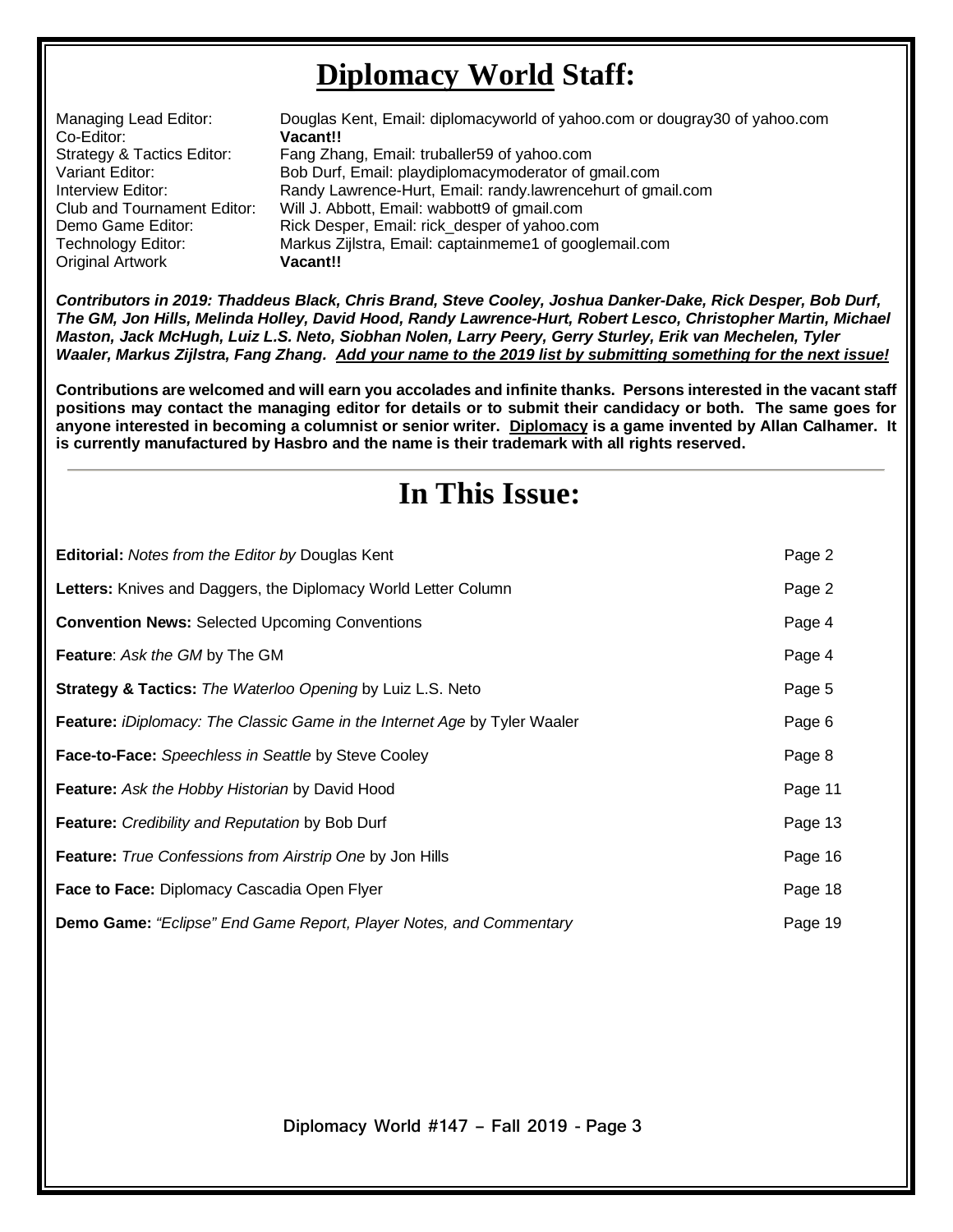#### **Selected Upcoming Conventions**

**Find Conventions All Over the World at<http://diplomacy.world/> and at<http://petermc.net/diplomacy/>**

**I am trying to locate additional sources for Upcoming Conventions.** 

**PLEASE, if you have an event coming up, notify me, and why not make up a one-page flyer for inclusion in Diplomacy World?**

**Tempest 2019 – Friday October 11th – Sunday October 13th - Washington DC – <http://www.ptks.org/>**

**Federal Australian Capital National Tournament – Saturday October 26th – Sunday October 27th – Canberra, Australia - <http://daanz.org/dip-tournaments.htm>**

**Carnage 2019 – Friday November 1st – Sunday November 3rd - Killington VT – <http://carnagecon.com/>**

**Cascasdia Open – Saturday January 25th 2020 – Sunday January 26th 2020 – New Westminister BC, Canada – [Cascadia.open@gmail.com](mailto:Cascadia.open@gmail.com)**

# **Ask the GM**

**By The GM**

Dear GM,

My wife says she won't put out for me unless I promise to get her into Belgium. Isn't that cross gaming?

Sincerely,

Cuckooed Husband

*Dear Husband,*

*Clearly, she is too much woman for you—please send me her name and I will show her how a real man plays Diplomacy.* 

*Your pal,*

*The GM*

Dear GM,

I have lost interest in playing Diplomacy unless I am reduced to two centers or less, what do you suggest I do about it?

Sincerely,

Less is More

*Dear More,*

*Sign up to play in every game I am in as I can use allies like you.*

*Your pal,*

*The GM*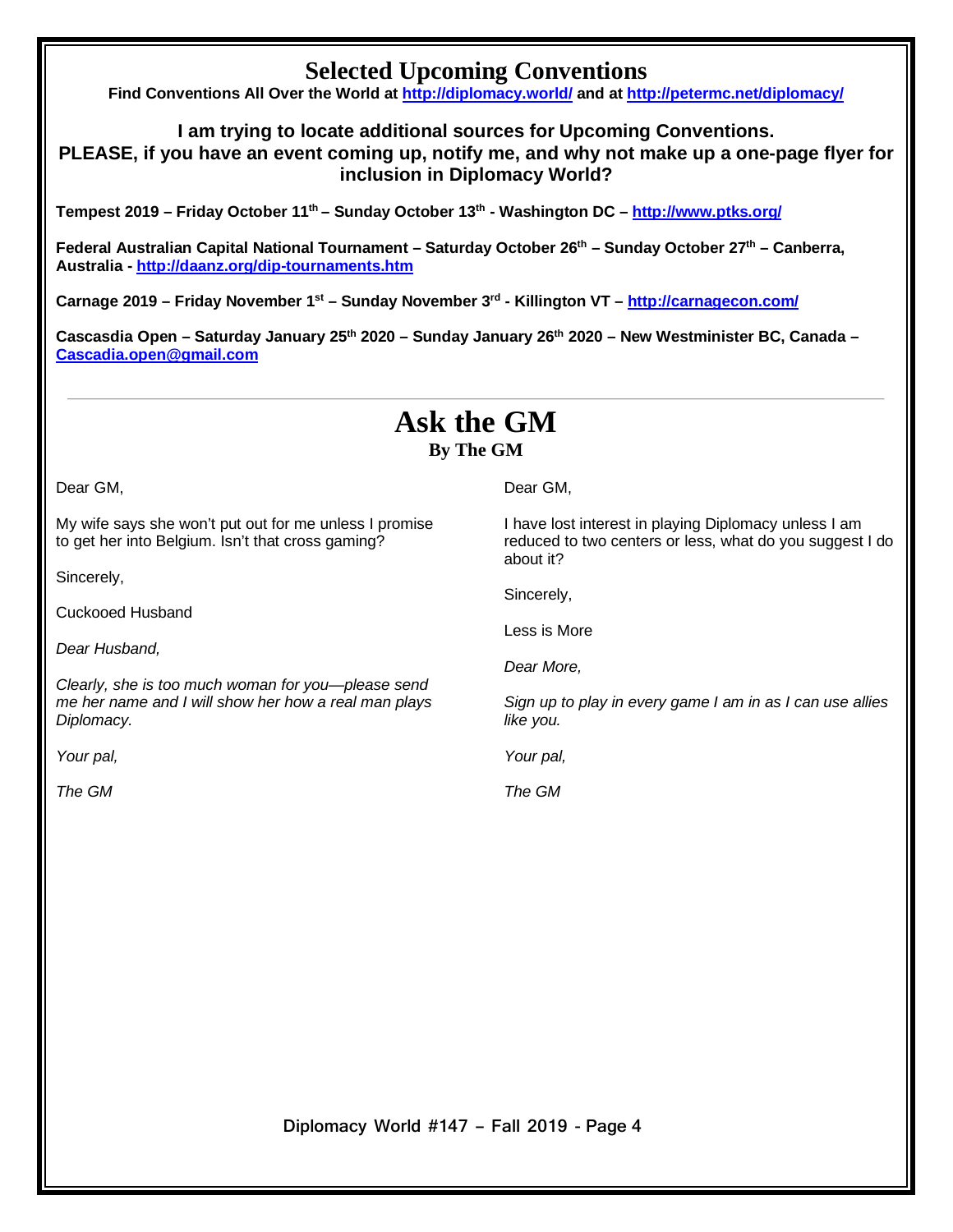# **The Waterloo Opening**

**by Luiz L. S. Neto a.k.a. Enriador**

One of the most famous battles in History, the Battle of Waterloo in 1815 heralded the end of an era and the start of another, marked by further revolution, industrialization and massive changes in all aspects of society. As the decisive stage of Napoleon's "Hundred Days", the quiet Belgian town won worldwide fame.

A century later, the fields of Belgium would be the ground for another Hundred Days, this time as part of the Great War. France and England, the mortal enemies of yore, joined forces to push through the German lines towards victory in 1918.

Inspired by this past of conflict and cooperation, I would like to present an unusual Anglo-French opening, putting the Entente Cordiale on a furious swirl against Germany right away in 1901. The opening starts simple in Spring 1901:



**France**: F Bre-ENG, A Par-Bur, A Mar-Spa **England**: F Edi-NRG, F Lon-NTH, A Lvp-Wal

As far as I can tell, neither of these openings have been properly named. The English opening is a Welsh variation of the Northern Opening, and doesn't really make sense by itself. The French opening is a variation of the Manche Opening, being somewhat similar to the English Maginot (A Mar S A Par-Bur, F Bre-ENG). When writing to Germany, England should declare a primary interest against Russia in Scandinavia (a bounce in Sweden would greatly benefit this opening), while France states their intent to hit England hard and grab Belgium with a supported attack.

The lingering question is how exactly sending a French fleet to the English Channel can be of any mutual advantage to England, especially if the idea is to attack Germany. Well, here's where our alliance's secret, seemingly innocuous weapon - the army in Wales comes to bear in Fall 1901:



**France**: F ENG C A Wal-Bel, A Bur-Mun, A Spa-Por

**England**: F NRG-Nwy, F NTH-HEL, A Wal-Bel

As England seizes Norway and Belgium while advancing onto Heligoland Bight, France captures Portugal, cooks Spain for the next year, and grabs Munich for a massive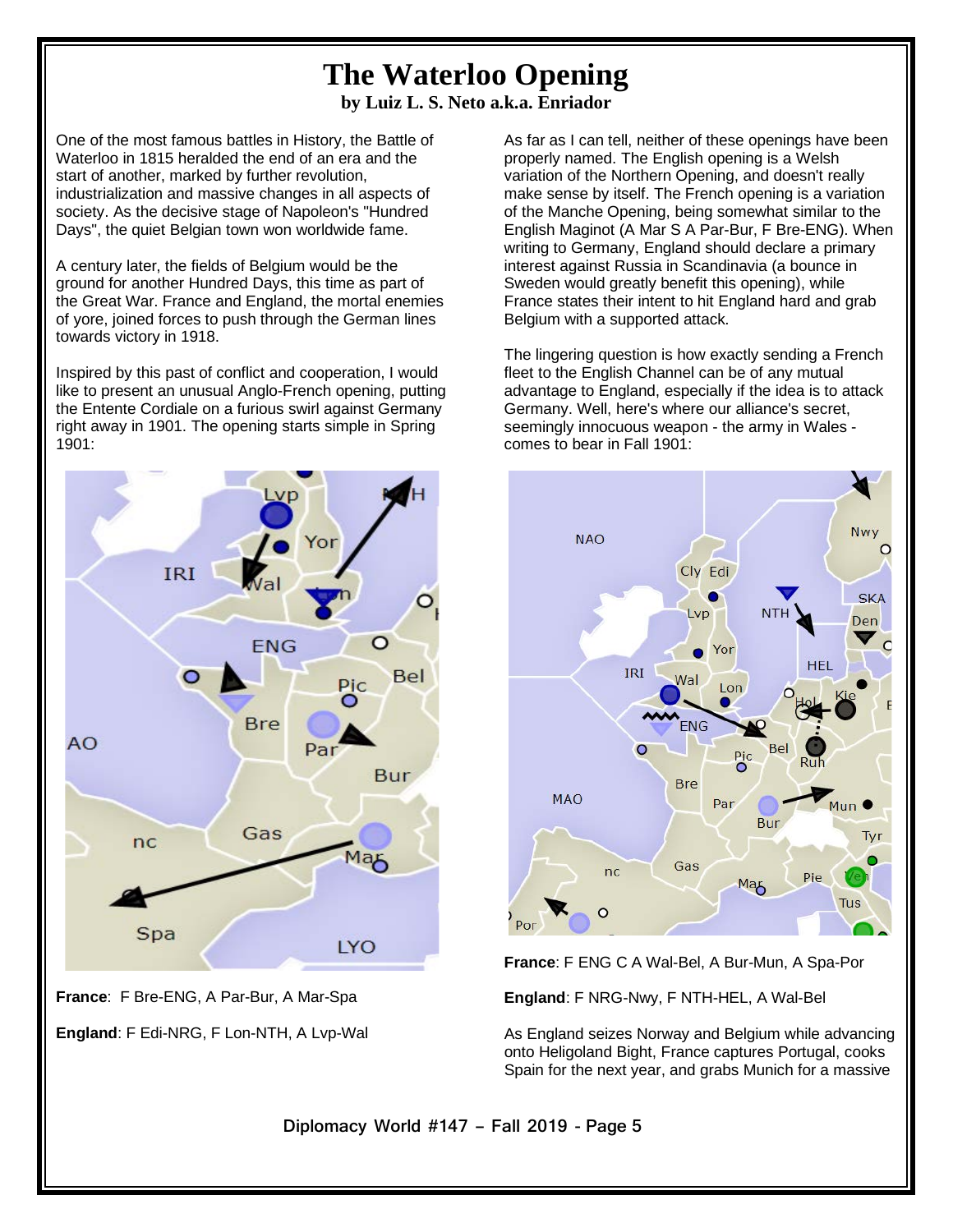headstart against the Kaiser. As with every Diplomacy opening, this set of moves depends on the right context and diplomatic footwork - France must strongly stress to Germany its intentions of using the French fleet to support the army in Burgundy to Belgium, cleaning up the unsupported conquest of Belgium by the convoyed English army, and Munich by the lonely French army.

With two builds each and advanced positions against a (likely) 4-center Germany, the Entente Cordiale can radically up the tempo of the game and solve the Western Triangle as soon as 1903 if lucky. For the truly

devious, England can also send F NTH to Denmark instead (the "Waterloo Whirlwind" variation), especially if in league with a Russian fleet intending to bypass Sweden in order to enter the Baltic Sea. Fun fact: it's the only possible way for England to get three builds in 1901.

Next time you get either England or France to play and you find a friendly diplomat on the other side of the Channel, try pulling up the Waterloo - at the very least you will laugh at everyone's reactions on that fancy Welsh convoy.

### **iDiplomacy: The Classic Game in the Internet Age by Tyler Waaler**

Diplomacy has aged well since its release more than 50 years ago. Known as a favorite game of John F. Kennedy and Henry Kissinger, Diplomacy grew popular through mail-order play, and gained an active following in hobby magazines. Diplomacy tournaments sprung up in the 1970s, after which Avalon Hill bought the rights to the game, publishing the classic board we know well today. The game adjusted well to the advent of email in the 1980's and peer-to-peer tournaments increasingly became a part of the hobby's landscape, as evidenced by the popularity of the World Diplomacy Convention, an international tournament that has since 1988 annually selected the games world champion- the most recent being Andrew Goff of Great Britain.

However, for all its success internationally since its inception, Diplomacy has seen striking stagnation in the age of the mobile device and computer gaming. The earliest known Diplomacy computer game was published by Avalon Hill in 1984 and was described from the start as a "flop" by Computer Gaming World in 1984. Undeterred, strategy game publisher Paradox released a computerized version of Diplomacy in 2005 that received similarly poor reviews. Both games suffered from a lack of voice chat for peer play, poor computerized opponents, and critical initial reception.

Modern platforms have attempted to rectify the void left by the failures of Avalon Hill and Paradox. Conspiracy, an Android app, is an example of tireless work by passionate developers to bring Diplomacy to mobile devices. Backstabbr, a popular website with a clean interface and small dedicated community, is the same. Still other platforms include vDiplomacy, webDiplomacy or playDiplomacy, online platforms that have attempted to bring the Diplomacy community together over a shared platform. However, these platforms generally suffer from the same ills- a proliferation of disengagement and a sometimes hostile or unforgiving culture. These characteristics are not surprising in a

highly competitive and stab-happy environment, but a turnoff to newcomers nonetheless. One only has to be stabbed by a veteran "mentor" to experience real anger and disappointment with Diplomacy, something Chris makes quite clear in his Diplomacy review on Flock of Nerds. A game loved by thousands of players around the world can be found only in niche pockets of the internet.

It is surprising that Diplomacy has fared so poorly online, where it seems almost built to thrive. A player can experience the thrill of the perfect stab without the guilt that comes with their opponent confronting them inperson after the fact. Online chat communication can be more direct than face-to-face confrontation, and players can hold multiple text conversations simultaneously. Games can be set as long or short as one wants, allowing for a variety of styles of gameplay- sometimes at the same time. Both Backstabbr and Conspiracy provide features that make games customizable and engaging. WebDiplomacy has worked hard to address my complaints about fracturing community, disengaged players, and unwelcoming atmosphere. Why then does the greater community remain so fractured?

In the absence of a singular Diplomacy platform beloved by traditional face-to-face players and younger online players, the Diplomacy community has consolidated into regional groups and online factions which rarely mix. There is little crossover between web and app platforms, and many online players don't know that their platform is an adaptation of a board game, let alone that it is played in face-to-face groups around the world. Siobhan Nolen, the newly appointed North American Diplomacy Federation (NADF) president, has made it her goal to expand the hobby towards online players, and diversify participation within the hobby, and I welcome those efforts. However, a centralized presence would do well to bring online and board players together, to become a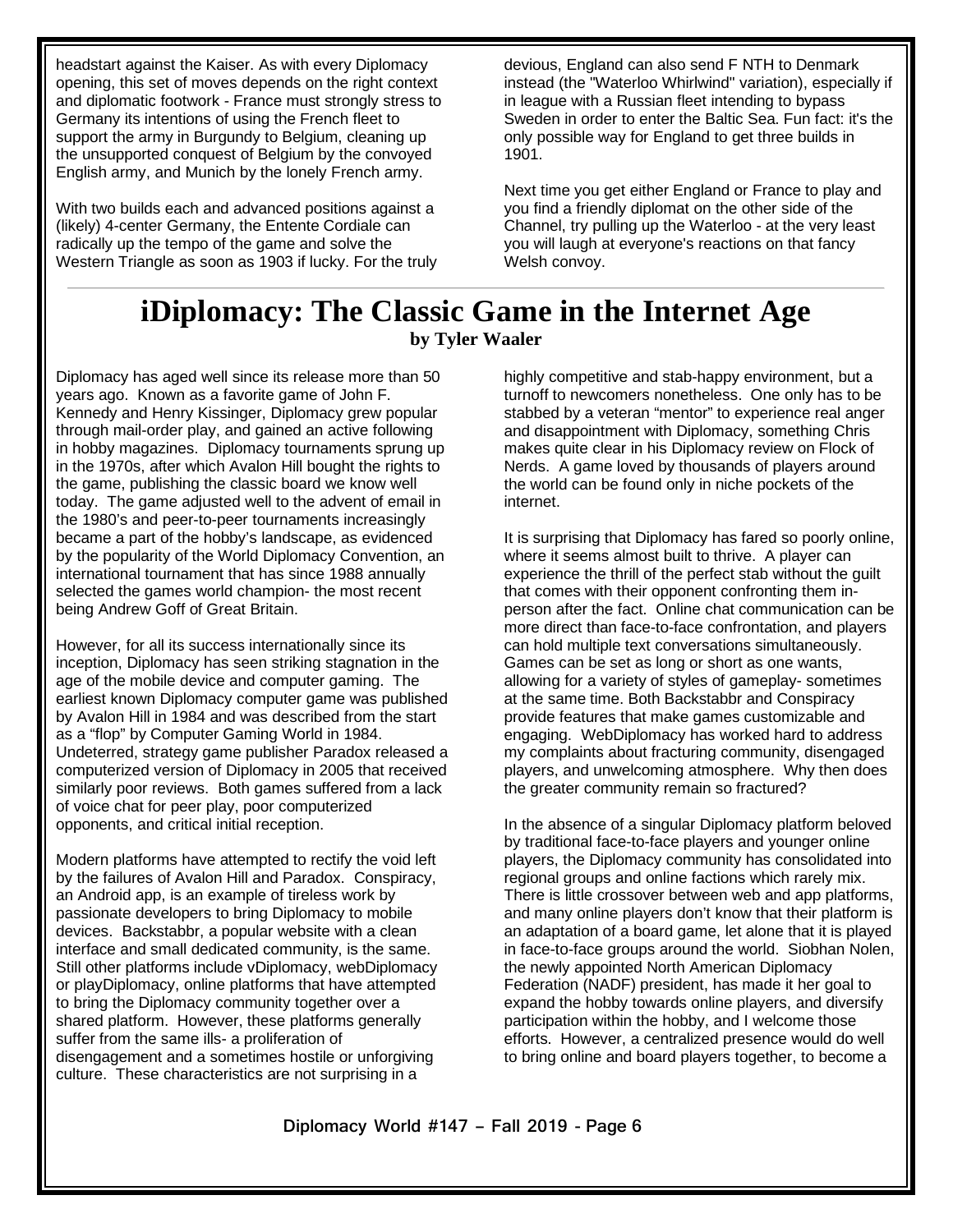repository for the Diplomacy community, and to assure the game's future.

The Diplomacy Nexus is attempting to become that centralized presence. Started as an online tournament hosted on chat app Discord across a variety of online platforms including Backstabbr, Conspiracy, and WebDiplomacy, the Nexus has begun to expand outward into the face-to-face realm, petitioning regional groups for tournament scoring and scheduling information on their website. Their efforts, if successful, may provide both online and face-to-face communities with a foundation off which to build the hobby's player base. The Nexus has actively sought to bring more players under its wing, reaching out to Diplomacy communities around the nation and to high school and college board game groups.



Competitive play has always been core to the Nexus, first manifest in its seasonal tournaments which run biannually in the Spring and Fall. Players are invited to play a total of four games, the top three of which are scored via the Sum-of-Squares system. The top 7 players by the end of the 3-month season qualify for the top board and the winner of this final round receives a

grand prize of \$50 and platform commodity bonuses from online platforms like WebDiplomacy. After more than a year of internal hosting, the Nexus is seeking to expand beyond the parameters of its Discord server. It has reached out to regional United States tournament directors, and is developing a database to track player performance, hoping to become a centralized database for competitive tournament play in the United States.

I can still remember the honeymoon days of my relationship with Diplomacy. I learned how to support an attack, how to convoy a unit over the North Sea through the Diplomacy rulebook. Still later, I studied the Eastern and Western triangles and stalemate lines through Diplomacy Archives. Eventually I met a wonderful faceto-face community through the Diplomacy tournaments listed on the World Diplomacy Database. Today, the strategies and communities that Diplomacy players crave have been pushed to the corners of the niche hobby world. By the time this issue is released the Nexus will have grown to more than 700 players in a little more than a year of existence and may be the centralized answer to what many see as the fractionalization of the Diplomacy community. Diplomacy may remain a niche board game, but even in the Internet Age it won't die of tepid stagnation. It makes sense- what Diplomacy player has ever given up a game without a fight?

*[[Editor's Note: It has long been my opinion that one of the easiest ways to build crossover between platforms and forums is to create a consistent game start and game end reporting function within each, which could then be uploaded or emailed to a more automated and modern Boardman Number Custodian and Miller Number Custodian website. The mere act of compiling game start and game-end results for Diplomacy and variant games, and then releasing them monthly or bimonthly, would attract number crunchers to look for patterns and trends within game play. This would also allow players to browse through such results looking for players, places to play, etc. As noted in the letter column this issue, the old postal zine Everything is still a valuable resource when looking for specific rare game results (a one center power winning a game, etc.) even if the information is quite dated by now.]]*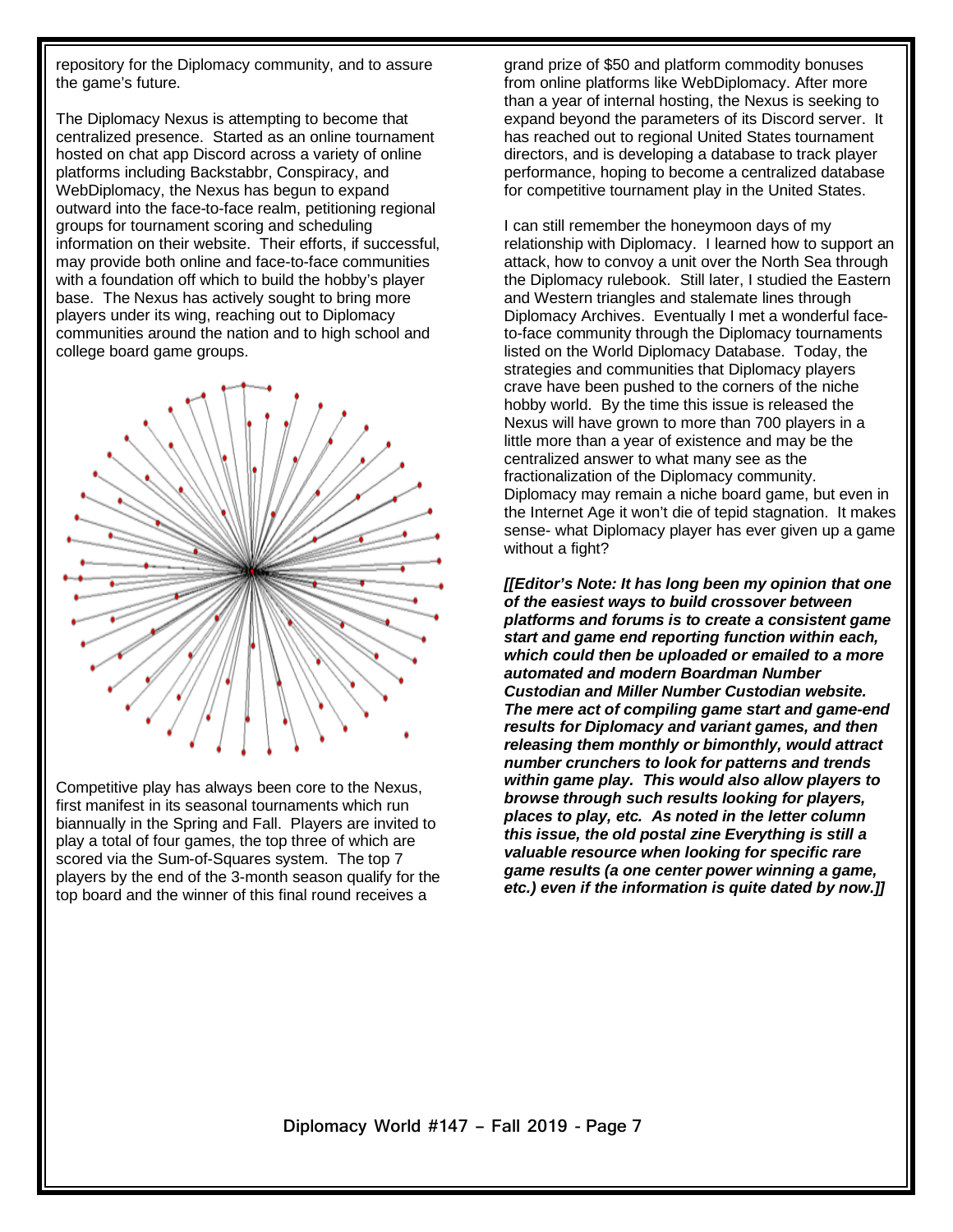## **Speechless in Seattle By Steve Cooley**

I'm sure, dear Reader, that many of you have no idea why a guy would get choked up about winning DipCon. It's probably one-part psychology and several-parts "always the bride's maid" feeling. When Nathan announced Chris Brand as the second-place finisher, I finally accepted that I \*may\* have won. I'd been close before—really close. When my dear friend, Hohn Cho, won in 2006 in Charlottesville, I finished second. He won the tournament on the very last possible turn.

I'd also finished third, fourth, etc. I was a good bet not to win. In fact, I recalled in that moment of realization that I'd won, how the late Larry Peery used to make his DipCon picks. He would set odds on particular players mentioning Martin, Hood, other players, and me. If I recall correctly, he once referred to me as "boyish." I smirked as I thought of that—those days are long gone.

I remember the fourth-place finish in San Francisco. That was the Con I maybe should have won and am glad I didn't. I played to a 17/17 IT draw in a game Andy Bartalone delicately termed "The Abomination." (That still makes me laugh) But, by not winning the game I had a special memory: Turkey in that game was the late Don Williams. I think Don finished 6th in that tournament. He was delighted. He told me that I was used to finishing on the top board (a slight exaggeration), but for him it was an affirmation that he was a good player.

As I walked up to greet Nathan, I also thought about the late Jim-Bob Burgess, just about the nicest guy in the history of the hobby. I remember telling him, as we were walking to lunch on a beautiful Connecticut afternoon, that I thought he had the perfect temperament to be the Tournament Director at a Dipcon.

It was no accident that I mentioned Larry, Don, and Jim-Bob in my brief remarks. I miss them all—and our hobby is poorer for their deaths, and those of others who were memorialized at DipCon 50.

I also talked about my long-suffering wife, Janet. She always asks if I've won—in a way that just assumes I would. I have always said, "No," then explained why I didn't (as if she really cared about that!). It was pretty overwhelming to be able to tell her I had won. In fact, I didn't even let her get the standard question out before I blubbered that I'd won.

What's amazing is that I had a perfectly pleasant and relaxing weekend in Seattle. In fact, it may have been among my two or three favorites. To explain why

(besides the obvious), I'll have to start from the beginning.

I arrived at SeaTac before noon. My son (who lives in Seattle) picked me up and we went to some fancy burger place (two burgers, fries, and soft drinks were like \$50).

After lunch, I checked into the hotel (the Sheraton on the opposite corner from the WAC) and was surprised to see dozens of people sitting and standing in the lobby. It took only a few seconds to see they were all communicating in sign language. It just so happened that the weekend of DipCon was also a meeting of the DSA (Deaf Seniors of America). All weekend, I saw these folks in the lobby of the hotel or near it. I was particularly touched when I saw a couple very close to one another. The wife was "talking" to the husband, her hands on his hands just in front of his chest. He was not only deaf but blind. All that I saw of the DSA underscored the human need to communicate, to be heard, to be understood. It just felt so right in the context of playing Diplomacy, which is, I believe, ultimately about people communicating. Oh, sure, there's that whole "tactics" thing, but if you can't communicate, tactics alone won't win you anything but a gunboat game.

I met my son (Steve Jr.) and daughter-in-law (Jennifer) at the Cheesecake Factory just around the corner for dinner. She works for Amazon and had just returned from a trip to Singapore, so we talked a lot about that. Friday afternoon, we met at the Amazon sphere's (or biodomes, or whatever they're called). By the time we had our first board call that evening, I was totally relaxed. I was having a great time and I hadn't even started playing yet!

**Round 1**: Multi-time DipCon champion Chris Martin pulled the "CruiseCon" system out of the bowl, which meant it was a draw-based system with a minor bonus for supply centers. I drew Austria, which I'm not afraid to play (inside joke for Dan Lester, who probably won't read this anyway). Peter Yeargin was England and Adam Silverman was Turkey. After some early jockeying, and when I fully understood no one was willing to go after Turkey, it came down to AT v. E. Peter topped the board at 13, I had 11, and Adam had 10. The highlight for me was when Peter, who is excellent (as is Adam) said, "I'd forgotten how much fun it is to (work) with you." If this was, ultimately, a weekend of affirmation, it was off to a good start. I didn't know it, but my game tied me for 10th place, which would not have fired me up too much. It was a "professional" game, but not a thrilling result.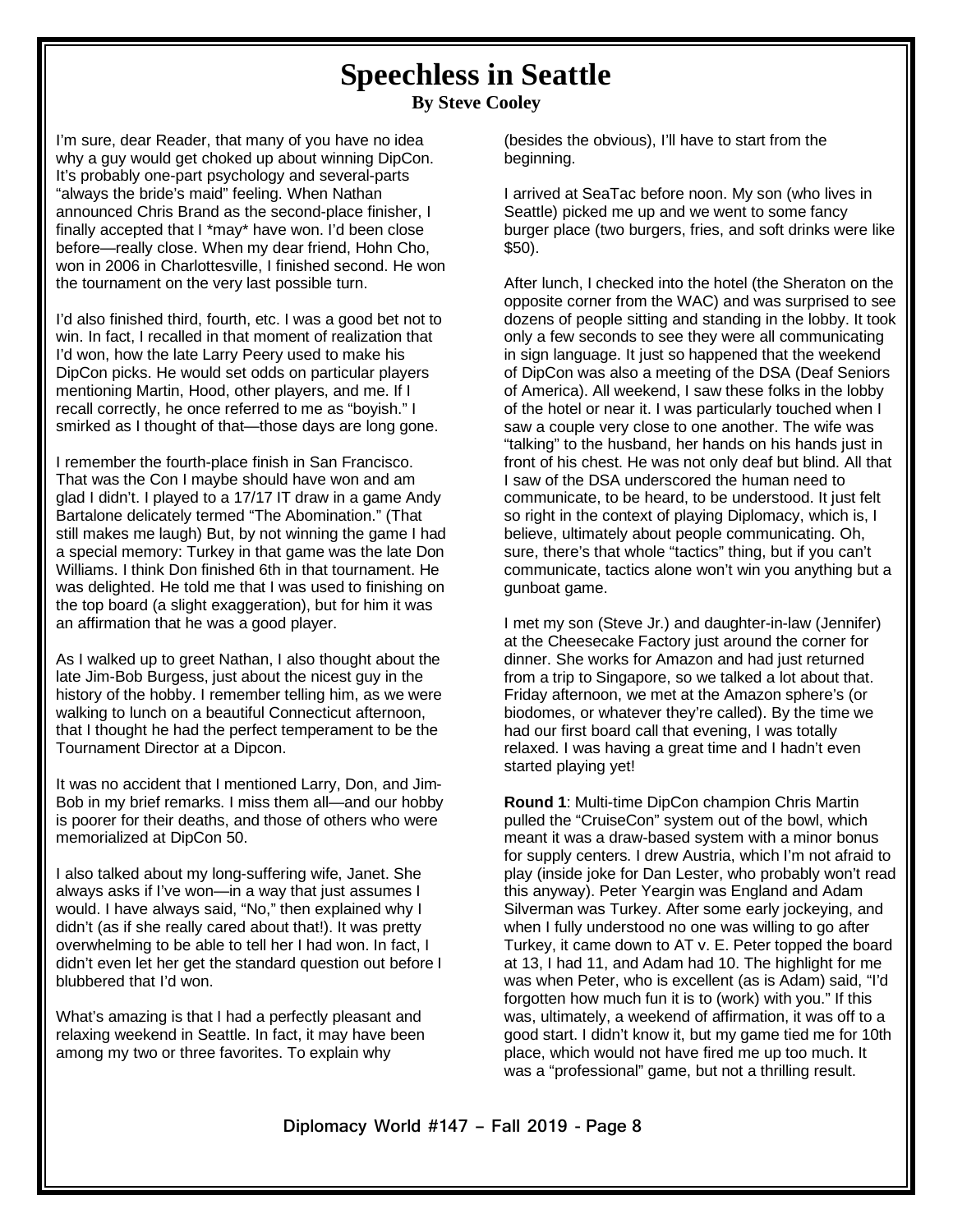More important than the game was this: JT (Jerry) Fest was Germany on our board! Less than a year ago, he had a pretty serious stroke. To see him there, and to see him play, was a thrill for me. He had an aide there to write the orders, but JT was in command! I know it meant a lot to him too. He has worked hard to recover from the stroke he calls "Manni" and I believe he is going to continue to improve. I'm sure the result was not what he would have wanted, but he did it! Sometimes playing the game is an accomplishment all by itself—and this was one of those times.

**Round 2**: The system was sum of squares, so the goal is to create a gap between you (as board top) and the other players while keeping as many of them alive as possible. I drew England and former World Champion (and eventual second-place finisher) Chris Brand was France. The board was pretty loaded, as it also featured Manus Hand (Austria) and Riaz Virani (who finished 6th

overall). Eventually, Chris and I settled into a pretty good partnership and we finished 14-14-2-2-1-1, with only Russia (Tommy Anderson) getting eliminated. That finish was good enough to tie for 2nd in the round. And during the course of one negotiation, Chris said something about how fun it was to work with me. If my self-esteem was lacking, I was getting some major booster shots.

**Round 3**: The scoring system was the WBC 2000 system, the goal being to get to 29 supply centers with a coalition willing to end the game. The votes of the other 5 sc's are irrelevant. I was Russia, which is my least favorite country to play (trade secret) because it requires so much work. This was also the black-tie round and I was on the board with the Mountie, Mike Moore. The players looked pretty outstanding. If you cut me out of the pic, you can see it for yourself. Hackenbracht in his dress blues? Jonathan Bashford in his dark blue tux? Brian Murdock in his kilt? It was quite the smashing table.



Things started well for me: AIR wiped out Brian's Turkey. I thought this would continue, but Craig Mayr (Italy) and the Mountie (Austria) decided to give me the shiv. It's generally not a good idea to stab a player for one dot when he will be building. That's what happened. Craig was apologetic the next turn, but only for a few seconds—such that I did not believe him. That put Craig and Mike (I and A, respectively) at odds. In the meantime, there was talk of a 3-way: EF with me as the buffer. What Mikey Hall (F) didn't know was that Hack (E) seemed very interested in stabbing Mikey after I turned over Stp. Sure enough, here came the stab! It was pretty good—not enough to win, but England was all over France. They decided on a draw vote. We were at 11 (Hack, E), 10 (Mikey, F) and 10 (me, R). As I looked

at the board, I could see 3 easy dots for me—and maybe more if a protracted EF struggle ensued, which it virtually had to since they were so enmeshed.

I decided to vote against the draw. Here the system made it difficult. The other players' votes would not stop the draw, so a veto identified either E, F, or R as the culprit. I didn't care. I thought I had an outside shot at soloing because Mikey was rightly upset. I voted no. The draw failed.

Immediately, there were some (a lot, actually) raised voices. England was pretty sure he had voted for it, but he was also feeling the alcohol a bit. Another vote was called for. I chickened out. I voted for the 3-way. I gave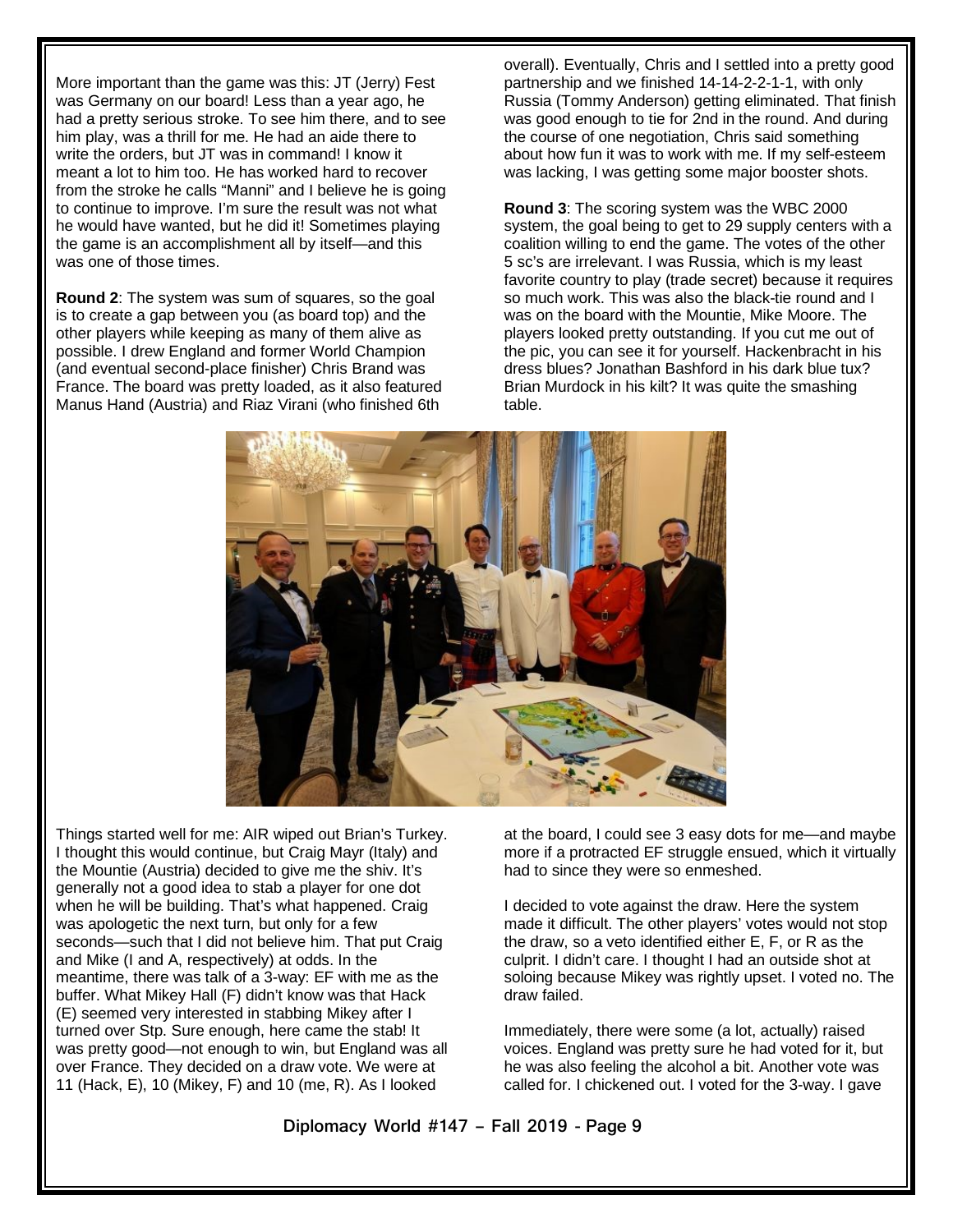the acting TD, Eric Mead, a little grief for agreeing to an immediate revote, but it was me: I chumped out. Even so, I tied for the fifth-best round, while Hack tied for the second-best round.

Sunday morning, I had no idea where I stood. The scoring system was good at keeping us all a bit in the dark. I think Doc Binder and Chris Brand told me they thought I was leading. As it turned out, I was. However, I think if I'd taken a zero in the third round, Chris would have come from behind to beat me.

**Round 4**: The system was "Regatta 2001," which put an emphasis on getting the smallest draw possible in the fastest manner possible. It also featured a lowering of sc's needed for a victory if a game went past 1907, which could play a part. I drew Austria, which I'm not afraid to play (again). However, before we started, Tournament Director Matt Shields came over and asked if I had already played Austria. I had. So, I was moved to Germany. Also, Mary Kuhner, a good local player whom I'd faced in a previous DipCon final board in Seattle, had previously played England. So, she traded with Edi Birsan, who was Italy. That meant the west was me in Germany, Edi in England, and Jon Saul in France.

I was all set to open with a nice, vanilla set of moves. However, Jon was adamant that he would not open to Bur or the Channel. With 40 seconds left in negotiations, I grabbed Edi and told him. He asked if I wanted to go to Bur while he went to the Channel. I said, "Sure." In the fall, we took Paris and Bre, respectively. I have to confess: Edi was confident I would walk into Paris, while I was leaning toward Gas. Jon took Bel, Spa, and Por, so he went plus 1 and built F Mar. He fought us for a few more turns, then offered to help us with his fleets.

Meanwhile in the east, we (EG) kept Turkey (Nathan Deily) and Russia (Brian Murdock) at odds. Then, suddenly, Murdock started working with Nathan. That meant I had to move on Russia. Done. In fact, nearly everything Edi and I tried worked, including getting France and Italy (Heather Jamieson) to convoy my army from Tus-Smy with support! That pretty much broke Nathan's spirit. We proposed a 2-way draw after 1906, which was about as high a score as one could get. In fact, Edi and I tied for first for the round. That game was about as much fun as I've had on a Diplomacy board. We just romped. I finished with 16 sc's and Edi had 11. Could I have soloed? Probably, but why? Under the scoring system, I would have received an extra half a tournament point for soloing.

After the game, Edi wanted to go get some lunch, which suited me just fine. I didn't want to think about winning the tournament. It was that unreal and overwhelming to

me. So, we went out, had a fine meal and talked about the real world.

While we were out, I received a text from my son. He said his schedule had changed and he was able to pick me up after the awards ceremony. Perfect. I'd get to go out and celebrate with family!

I still refused to believe I could have won. I'd been there too many times. Someone, somehow, must have passed me. But . . . they hadn't. A dream I'd chased off and on (I missed quite a number of DipCons) for three decades had finally been realized.

In retrospect, the scoring system was probably perfect for me. It kept everyone a bit confused and tended to reward all-around results and adapting to the different scoring systems for each round. Of course, it probably didn't hurt that Dan Lester, Andrew Goff, and Hohn Cho (among others) weren't there, but I won.

It's all a blur, but I remember Chris Martin, David Hood, Doug Moore, Chris Brand, Edi Birsan, Doc Binder, and others congratulating me. The phone call home was different too. Janet was, of course, thrilled for me.

I'm like everyone in the face-to-face Diplomacy hobby: a kid with an offbeat gaming jones who just wants to belong. I feel like I do. I know I do. And, for a time, I can actually say I'm the North American Diplomacy champion.

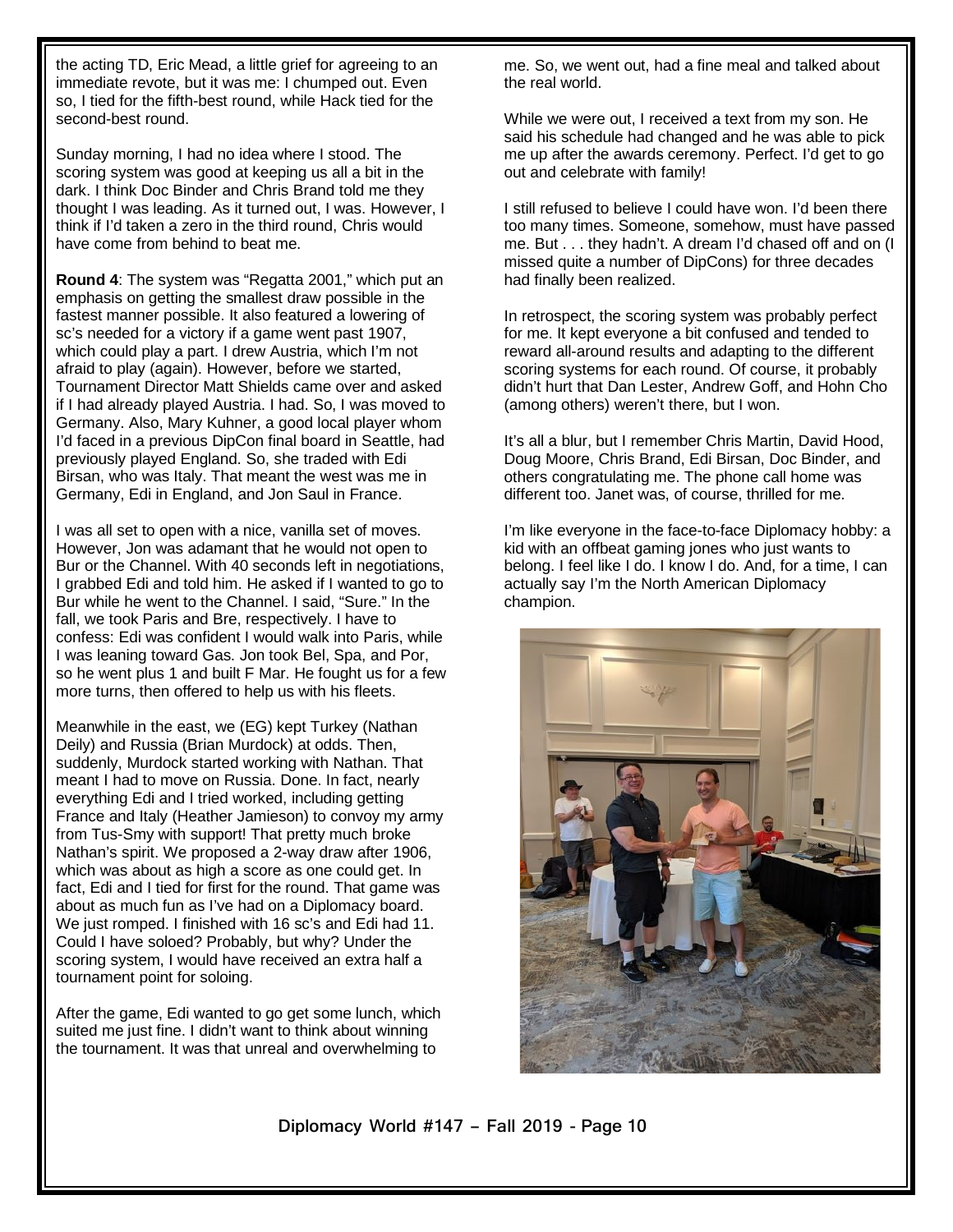# **Ask the Hobby Historian: The Never-Ending Story of Scoring Systems By David Hood**

For this issue's installment of Ask The Hobby Historian, let's start off with a question: what is the longest-running debate within the Diplomacy Hobby? Perhaps some might argue that the fight over Dipcon's purpose is the answer (is or is not Dipcon supposed to be that year's North American Diplomacy Championship?) Others might vote for the topic of whether the hobby needs and/or can sustain an organizational body to help standardize and promote things. Certainly both of those subjects have been hotly debated in the Hobby since the early 1970s and will likely continue to energize our hobby debate teams.

However, I think the answer is that we really don't know what the point of this game is, if you cannot or do not get to 18 centers on a particular board. It's bloody hard to get 18, at least with competent players with you on the board. It also can be hard to explain to new players, or to your family members who ask you if you "won" your tournament game that day, that Diplomacy is a spectacular game which hardly anyone ever seems to win (except in Gunboat, perhaps, where the lack of negotiation makes it hard to lock down the stalemate line.)

This is an issue even when just playing a pickup game with friends, or some individual game online which has no official significance after it's over. In tournaments, though, this issue becomes critically important. One could have a tournament where the only results that mattered would be win or "not win", but that would be incredibly hard to score. It would also lead to every game taking many hours longer than most modern hobbyists are willing to devote to each individual game.

So, the answer traditionally has been to come up with some kind of scoring mechanic to allow us to compare results from one game to the other, with sufficient point bonus to a "winner" but also enough points or score for other results so as to encourage good non-win play as well as to allow for tournament rankings to be teased out of the overall results. Now, the point of this article is not to argue for a particular type of scoring system, but instead to explore the history of how we got to the debates we currently have in the hobby on this subject.

I was prompted to write this particular history piece because of how the 2019 Dipcon in Seattle was scored. As a fun retrospective for the fifty years of Dipcon history being honored at the tournament, the decision was made to put a bunch of scoring systems from past

Dipcons into a hat and then have someone pull one out before each round to serve as that round's system. It was kooky fun, but afterwards we all realized one drawback that limited the diversity of systems drawn out – most Dipcons in the past used some form of Draw-Sized Scoring, thus resulting in DSS being the primary component of three of the four systems used over the weekend. If the idea is used again, I think there was general consensus just to pick four completely different systems for use and then just randomly decide which is used at the beginning of each round.

That did cause many to realize just how different scoring philosophies were back in the day. In the modern tournament scene, really only my Dixiecon uses a Draw-Size mechanic as the primary scoring driver, and in our case we also have a place-based points system that makes Dixiecon a bit of a hybrid. (Many folk have never figured that out and still play the system incorrectly – it can make more sense, points-wise, to take a shot at winning and lose out to another winner, so long as you still have a lot of centers at the end, versus taking something like a low-center four-way draw, but I digress.)

Where did DSS scoring come from? Honestly, from the inventor of Diplomacy himself, Allen Calhamer. From the early days of the hobby, scoring for postal play as well as tournaments was sometimes done using "Calhamer Points." The rulebook says that the two possible results are win or draw. So he suggested the system whereby a rulebook or conceded winner gets 1 point. Failing that, all survivors at the end are equal partners in the resulting draw. So 2 folk at 17/17 each get .5 points, 3-way participants each get .33, etc. There were no additional points for total center count, although some variations occurred later which did that. As different as that system might sound to y'all today, it really did rule the roost for a while into the 1970s and even beyond, at least for postal rankings.

Now it should occur to you that one significant difference between then and now was what we used to call "DIAS", which means Draws Include All Survivors. A fundamental shift in thinking about scoring occurred as the 1970s progressed, and particularly into the 1980s, when it began to occur to folk that one could take a vote and allow SOME of the players to be in the "draw" while leaving others as "survivors" but not draw participants. I distinctly remember at my first Dipcon in 1986 someone trying to explain this to me when we were voting on a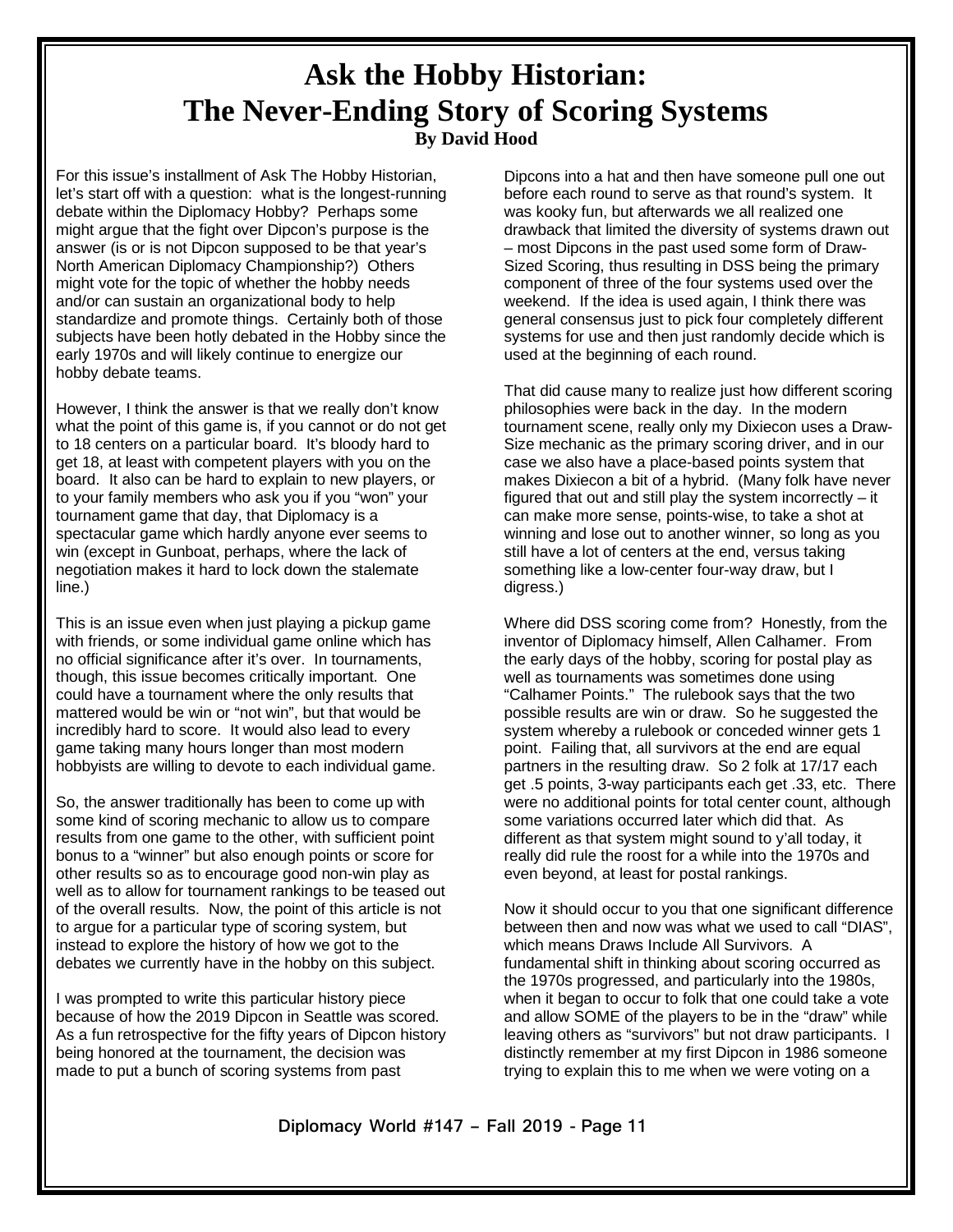draw and me just, frankly, not getting it. How could a draw not include everyone still alive on the board? Seems so obvious now, but young folk can be stupid.

At any rate, when non-DIAS became the norm, the focus became how to score the difference between a win, draw, survival and elimination. There were many such theories, no way to cover them all here, but let me mention just a couple. In issue 60 of Diplomacy World, our late great Jim Burgess suggested a variation of what was otherwise the common theory of the day  $- a$ modified Calhamer Point system where a winner got, for example, 100 points and then in a draw that same 100 points would be divided equally between the number of draw participants. Most of the time, players also a point per supply center, allowing you to differentiate between survival and elimination. Jim's idea was to subtract from each draw participant a number equal to the difference between that drawer's supply center total and the center total for the lowest draw participant. This would discourage early finishes and encourage keeping the game going to eliminate or force players from the draw.

By the way, this is a good time to mention that the prevailing ethic throughout the North American hobby for most of its existence has been to encourage the elimination of players from the board, to prevent them from sharing in a DIAS draw or from voting down a non-DIAS draw, and also as "cover" to allow someone secretly trying to win the game to justify not ending the game until such-and-such person has been killed. This is in contrast to the prevailing European ethic during a lot of the same time period which frowned upon eliminating players, and focusing instead of having more supply centers than the rest of the board at a certain fixed end time. That difference in ethic still exists today to some degree, but back in the days of DSS it was more stark.

In Diplomacy World issue 76, another old-time hobby luminary Fred Townsend took a stab at changing Draw Size Scoring – he suggested giving draw participants in total a lesser number of points that an outright winner would get. In the above example, if a winner got 100 points, the two persons in a two-way draw would get 48 points each (not 50) to reflect the fact that a win is really better than a couple of two-way draws results put together. This kind of thing became the big topic in scoring debates – the extent to which a draw was or was not truly a good result when compared to a win. Of course then we got into issues where if you make the scoring so disproportionate, you could encourage folk not to care much about stopping a win because their result as survivor to a win was not much better than a lower-level draw result. Math is hard.

At some point in the 1990s, and even more into the first decade of the new century, some Dippers began to think that DSS was not the bomb, actually. There were some

attempts to reform DSS, such as Manus Hand's declining center requirement for wins that he used in Denver for the 2001 Dipcon and the 2003 WDC, which was designed to promote "wins" instead of just drawbased thinking. Others opted for ideas which have, now, coalesced into two main alternatives to DSS – the center-spread systems and the place-based systems. In the former, a popular version of which is called Sum of Squares, the point of the game is to have a large spread between you and the other players in the game when it is called. This is similar to how some European systems worked back in the day. So a "draw" might still matter under such a system, or not, but the primary point is to get way out ahead of the pack. Some believe this discourages alliance play, encourages dot-grabbing, discourages stalemate line analysis, encourages keeping smaller players alive, and all sorts of other things. I'm not arguing anything good or bad about any of this, but it is certainly true that is promotes different thinking than DSS does, particularly if you don't think you can get to 18 on a given board.

Place-based systems focus mostly on "topping the board" (as do center-spread systems) but the difference between one place and another in terms of raw supply center total either does not matter or matters very little. A popular example is the Carnage system under which a board topper with 12 centers gets 7012 points while the second-place person with 11 centers gets 6011 (so the supply center numbers as between those two scores are pretty much irrelevant.) While wins are still rare under any system, the idea of "topping" the board can be promoted and measured under both of these newer models, while still reserving the outright or conceded win some level of outsized significance depending upon how the particular variant of each such system is designed.

Alright, let me just leave it there. There are other systems that have been designed over the years which don't fit neatly into any of these three overall categories, for sure, but I think for most systems that lasted any period of time, the three categories are pretty useful. As I said earlier, the point of this article is not to argue for one over the other (I got tired of those discussions in about 1992 or so) but instead to point out that history, as always, tells us a lot about why we are where we are. The rulebook mentions wins and draws, so that was the primary mode of thinking until the non-DIAS revolution occurred. Now the thinking has changed again – a "draw" originally had to do with setting up a stalemate line against a win, and DSS proponents will tell you that is a point of their systems. The two newer categories are less focused on that issue alone, but designed instead to allow folk to focus more on raw center count versus board position as a measure of success.

Whatever system is used, I encourage folk to try to keep an open mind and just try to have fun regardless of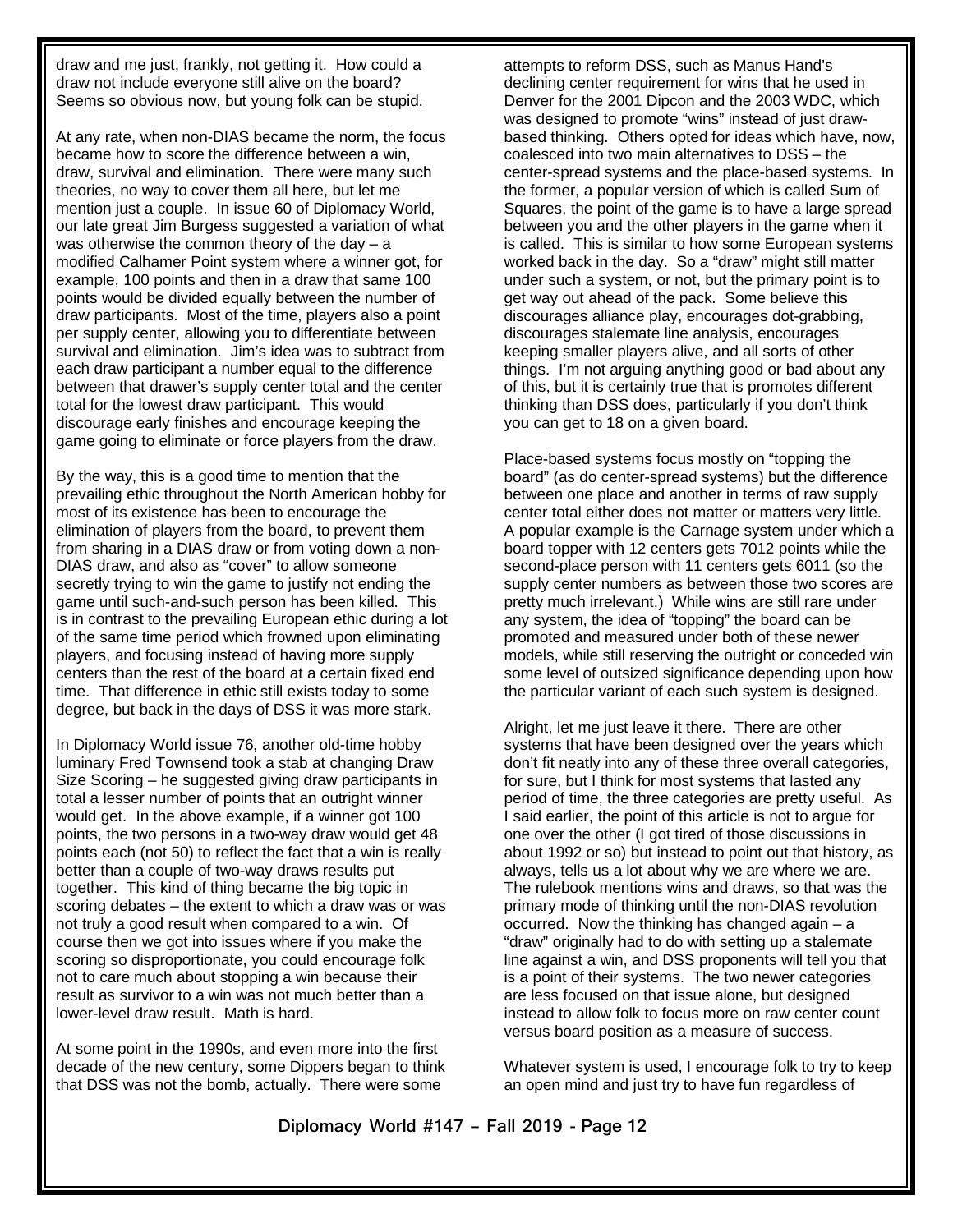which system is used. You could also just treat the game the way Brian Ecton and others have done over the years – just win each bleeping game, and treat anything else as at least mildly unsatisfying!

### **Credibility and Reputation By Bob Durf**

I recently started a new position, and I was told by my boss something that has stuck with me as I have been adjudicating the diplomacy games in my house zine. Working in the legal profession can often require negotiation, and I was told one of my first days on the job that "once you lose your credibility, you don't get it back." Weeks later, I was assisting a co-worker in court, during which I overheard her state something along the lines of "my reputation is not worth any single case." It has led me to consider the two concepts and how they interplay in Diplomacy--because while they are closely related to each other, they mean different things, and you should seek different goals in building each.

The Merriam-Webster online dictionary gives two definitions for credibility. The first is "the quality or power of inspiring belief." The second definition is "capacity for belief," so we'll stick with the first definition for purposes of this piece.

The Merriam-Webster online dictionary gives several definitions for reputation, the one I will use is "overall quality or character as seen or judged by people in general."

First, credibility is a key quality for a successful Diplomacy player, arguably *the* key quality. Diplomacy fans often write about the importance of convincing your opponents of this and that, and being convincing is important as part of the turn to turn flow of the game. Your credibility is what makes convincing others of plans and alliances easier or more difficult. If each negotiation is lifting a stone and moving it closer to the goal line, credibility is the wheelbarrow that can turn a task from difficult to easy. Consider the fairly benign and routine negotiation between France and England to demilitarize the English Channel on Spring 1901. A player with greater credibility may be able to just suggest that and get an agreement.

<span id="page-12-1"></span><span id="page-12-0"></span>An example of this second point would be Turkey and Russia negotiating over the Black Sea--such discussion is key in 1901, but spend too long hammering out a deal in face-to-face play and the other players will draw a conclusion regarding a Juggernaut formation, which is not a great conclusion whether you are forming one or not.

A player without credibility may have to spend time convincing the other before an agreement is reached--in both cases an agreement is reached because the issue is not unusual, but the energy, time, and effort is greater in the second case. In face-to-face Diplomacy, expending more time on negotiations creates two biproducts--you lose time you could be spending on other matters, and there may be inferences drawn by other players regarding lengthy negotiations you wish to avoid.[1](#page-12-0) In email or online games the negative byproducts of wasted time are muted, but you still may not have the time or energy to waste given any sort of deadlines save the most generous.

Credibility (unlike, I would argue later, reputation) is something you always want to be cultivating in a positive direction. How do you do so? While we have a firm definition for what credibility is, it can be difficult to parse out how that definition can be used to instruct us about how to improve it. Rather than try to figure out how to be credible from its definition, I think it is more useful to take one of many articles available online about *qualities* that build credibility and extrapolate helpful qualities in a credible Diplomacy player from that.[2](#page-12-1) It does not help that the most obvious path to building credibility is also one that is at least partially foreclosed on by the nature of Diplomacy--be truthful and trusty. You want to be truthful as much as possible in negotiations, but the power that a good stab presents is too good to pass up if you want to actually win. So yes, be truthful, but there are other ways to build credibility.

A more useful quality that helps to build credibility is sincerity, which is similar to truthfulness, but not quite the same. Consider negotiations I had in a face to face game recently--I was France, and I was eager to stop Turkey from building on what was already a powerful base in the Mediterranean. At the same time, Italy had vacated Tunis, and I was in dire need of a build. I moved into Tunis, despite heavy negotiations between myself

2 For this article I'm using

[https://www.inc.com/lolly-daskal/10-powerful-ways-you](https://www.inc.com/lolly-daskal/10-powerful-ways-you-can-earn-credibility-in-your-industry.html)[can-earn-credibility-in-your-industry.html](https://www.inc.com/lolly-daskal/10-powerful-ways-you-can-earn-credibility-in-your-industry.html) but there are many such lists online that offer variants on the same topic (see, I snuck variants in here somewhere).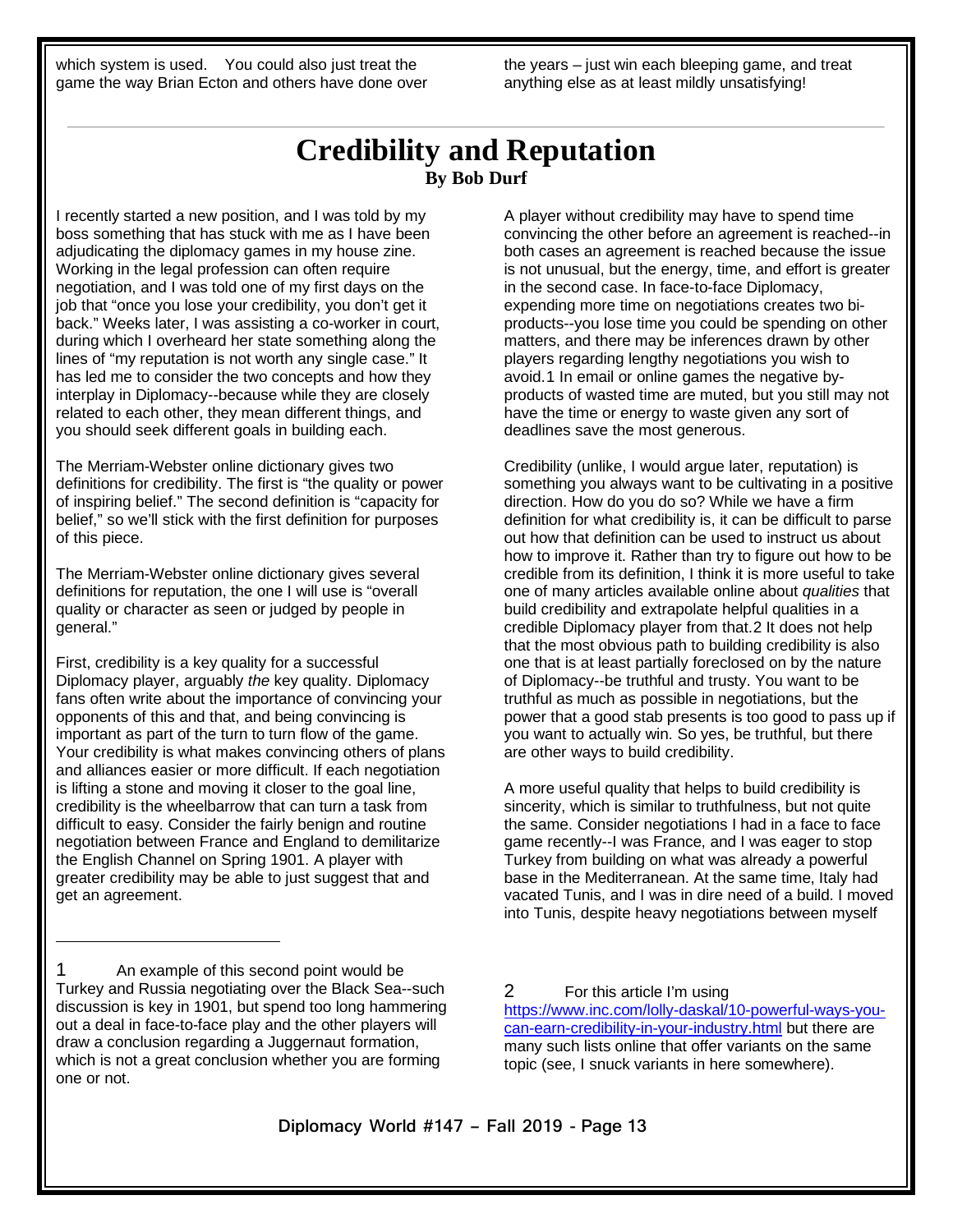and Italy to not do so. I still needed him to help buttress Europe against the Turks, so I was still hopeful an alliance would hold. During the next turn's negotiations, I told him I did not want to move into Tunis in violation of our agreement, but I had to, given pressure on other fronts (obviously paraphrasing). Had I been truthful? No, otherwise I would not have agreed to leave Tunis in his hands the turn before. But my sincerity in my explanation for taking it maintained credibility, and we were able to keep the alliance moving forward. Often sincerity is what can make or break a relationship post-stab. Many players will say "I had to stab you," but fewer say "I *had*  to stab you," in a sincere way that matches the words said.

Competency is another way to build credibility without sacrificing the duplicity you'll need to be a Diplomacy winner. It is true that sometimes you can beguile opponents with seeming inexperience, and while underestimation can sometimes serve a player well, it usually is a fairly easy veneer to see through and leads to less credibility. By being seen as a competent player, others will be more likely to enter into good faith alliances or agreements, as a competent player is far more likely to be able to actualize a goal than a more incompetent but potentially more gullible player.[3](#page-13-0) Competency is an easy way to gain credibility, and most players reading this will be able to exhibit this quality.

A final quality all Diplomacy players can exhibit for credibility that I think is particularly appropriate is to be accountable. Turning back to the example above, not only was I sincere in my apology to Italy, I was accountable. I admitted to breaching our agreement and being at fault. Too often, situations like this can be observed in amateur to even expert games in my experience:

> President Marc: So, we are allies, correct? Or at least we are friends.

P.M. Angus: I made no such agreement with you.

France, getting a bad feeling from that last conversation, moves to English Channel, bouncing out the English who attempt to invade it from London. France also manages to bounce England out of Belgium.

President Marc: Ha! I have fended off your stab beautifully.

<span id="page-13-0"></span>3 Of course, this only goes so far, if a player is such a stooge that he will blindly follow any command by an ally, then a competent player will be the first to be

P.M. Angus: You attacked me and I consider this an act of war.

If it is not obvious from the (simplified, but true) example, England decides to avoid lying at such an early stage in the game and refuses to commit to an alliance with France. France then makes the logical choice to try to fend off a perceived English attack. England the next turn had two choices--admit that the maneuvers he executed were aggressive towards France, or spin and deny at least partial accountability for the strained relationship between the two. He rejected accountability, and the two had a long unproductive war, as what happens when a stab is foiled but the invasion continues. Stay accountable for your actions--once they are out in the open.



Credibility is then one facet of reputation, and building the two are not quite the same if you want to be a Diplomacy winner. With credibility, you always want to be building on positive qualities. "I allied with her because at least I could get stuff done on the board instead of allying with Joe." With reputation, you do not always want to be building on attributes players will see as positive for them. If you have a reputation as a competitive player who will do anything to win, that isn't a positive for the rest of the players on the board. If you have the reputation of a player who may do unorthodox things, that can be unsettling to others. Really, the key to a good Diplomacy reputation is that it must allow for *anything* you suggest, propose, or threaten to be *credible*. Put simply, others must always take you seriously.

Take this statement from Austria to France: "How about we blitz Germany? You help me take Munich this Fall, you get Belgium, Holland, and Kiel. I get Berlin."

eliminated by the leader and his stooge. But usually you are better off looking like you know what you're doing.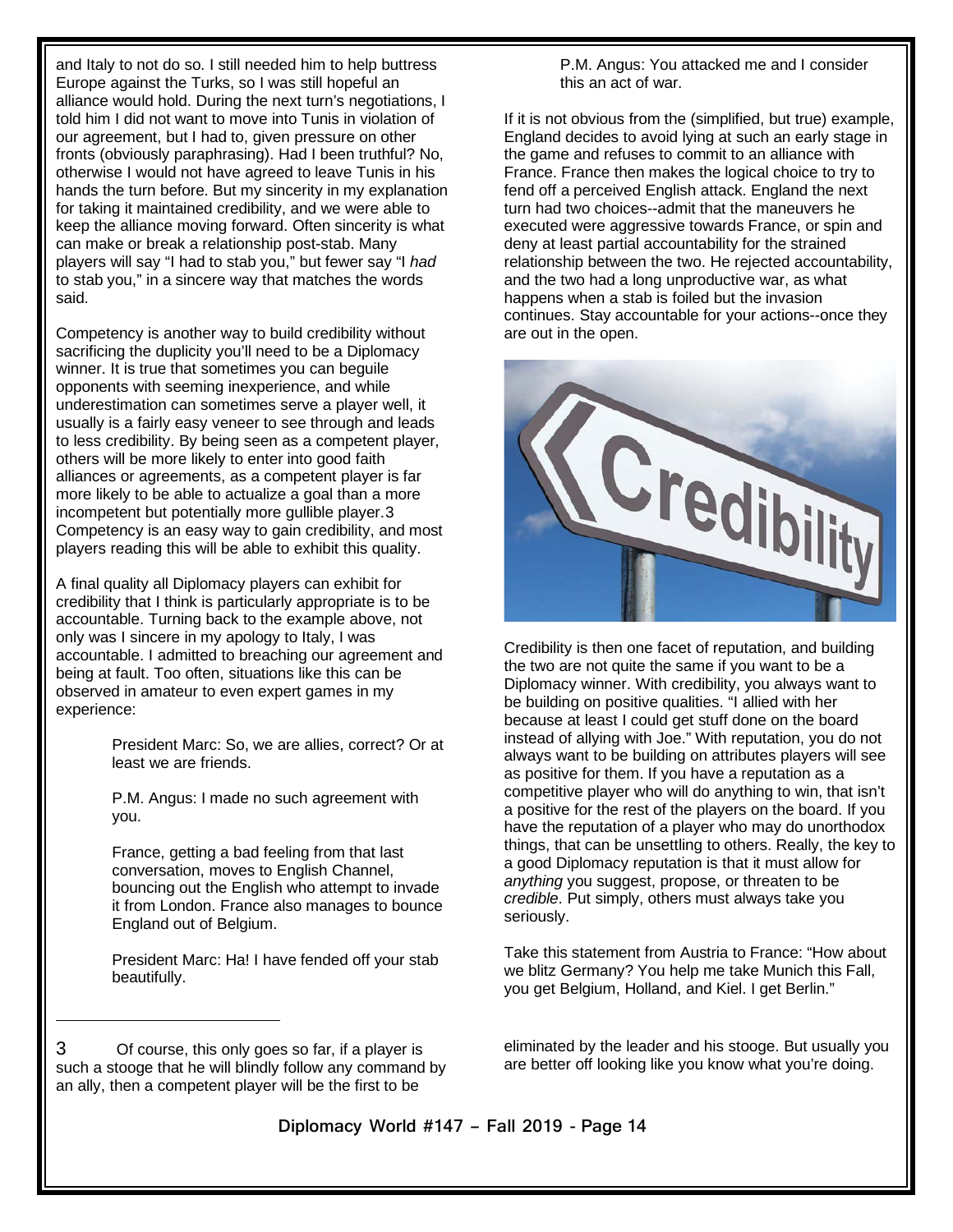Picture that came from the mouth of a first-time player with no reputation to speak of. How would you treat that offer? You might assume it is serious coming from a new player's mouth, but without knowing anything about the new player, there would be almost no way an experienced player would treat it seriously, except to say "good luck, I'm with you all the way," facetiously while enjoying the ensuing fireworks if Austria actually goes for it.

Now picture it came from an experienced, intermediate player's mouth with a reputation as a solid conventional alliance style player. France will probably think "there is no way he suggested this seriously. He probably is trying to goad me into an obvious attack to throw me off. Why did he bother speaking to me?"

Finally, picture it from a Diplomacy shark, a player who wins far more often in the group than other players. He has the reputation as a cold-blooded winner. You fear him winning, but you fear being his enemy. France knows Austria is too clever to say such a ridiculous thing without at least there being a possibility...of something there. Austria has created a mind-game within France's head, whether he actually intends to follow through with such a crazy plan or not, because there is a possibility, given his reputation, that he could try it, and pull it off. A less ridiculous, but more realistic example would be Italy managing to convince an Austrian to pull off a Key Lepanto--and yes, it is sharks who don't deserve to have such plans work who convince others of such gambits far more than novices who attempt the same.



Remember, even when losing, your reputation is something that can always be improved upon. Take the

concept of *throwing* or *kingmaking.* It is a controversial concept, one that nearly every Diplomacy player has been on the bitter infuriating receiving end of. I contend there is a time and place for it, especially in a group or population of players where repeat play with players occur.

A bad or novice or bored player will throw a game out of spite or the pathetic pleasure a weasel gets out of ruining the experience for the rest of the players. His reputation will not improve from such a rudderless action.

A good player can *sometimes* throw a game, because while it may make others in the game mad at her, sometimes such an action must be done to ensure her threats have force behind them, that she must be taken seriously. Her reputation, while not exactly more positive in the other players mind, is nevertheless strengthened because future threats of willingness to throw it all away unless she achieves her desired goals will be credible. Obviously, there is a very thin line to walk here. She has to recognize during the game if fellow players are dispassionate and logical enough to learn the lesson in the throw. And she also has to be realistic in using such a threat very carefully and rarely. But it is an undeniably useful reputation to have in order to be treated seriously from beginning to end of any game.

In finishing, I'll wrap things up with a different comparison. I just finished watching the most recent episodes of the Great British Baking Show. The showrunners the past two weeks eliminated several older contestants who had not made obvious errors in favor of keeping on the show younger 'favorites' of a viewership that has trended younger and younger as each series has grown in success. The show has a reputation as a fun relaxing with heartwarming goodnatured competition between a diverse set of people united in their love of baking. The show had credibility from two judges that were always expert in their knowledge in the subject matter. The show, *in my eyes*, sacrificed its credibility in pursuit of short-term popularity in the young viewership's eyes. Before, it had a reputation that any decision the judges made, however disliked by myself personally, was a credible one. With its credibility shot, its reputation is damaged too--for the rest of the season, should I choose to continue watching, I will be questioning each decision the judges make (or the decisions the producers instruct them to make). So, keep your eyes on your credibility, make sure you know what kind of reputation you want, and feed the two into each other until other players are so in awe of you that you can pull Italy and have everyone approach you first in Spring 1901 to negotiate.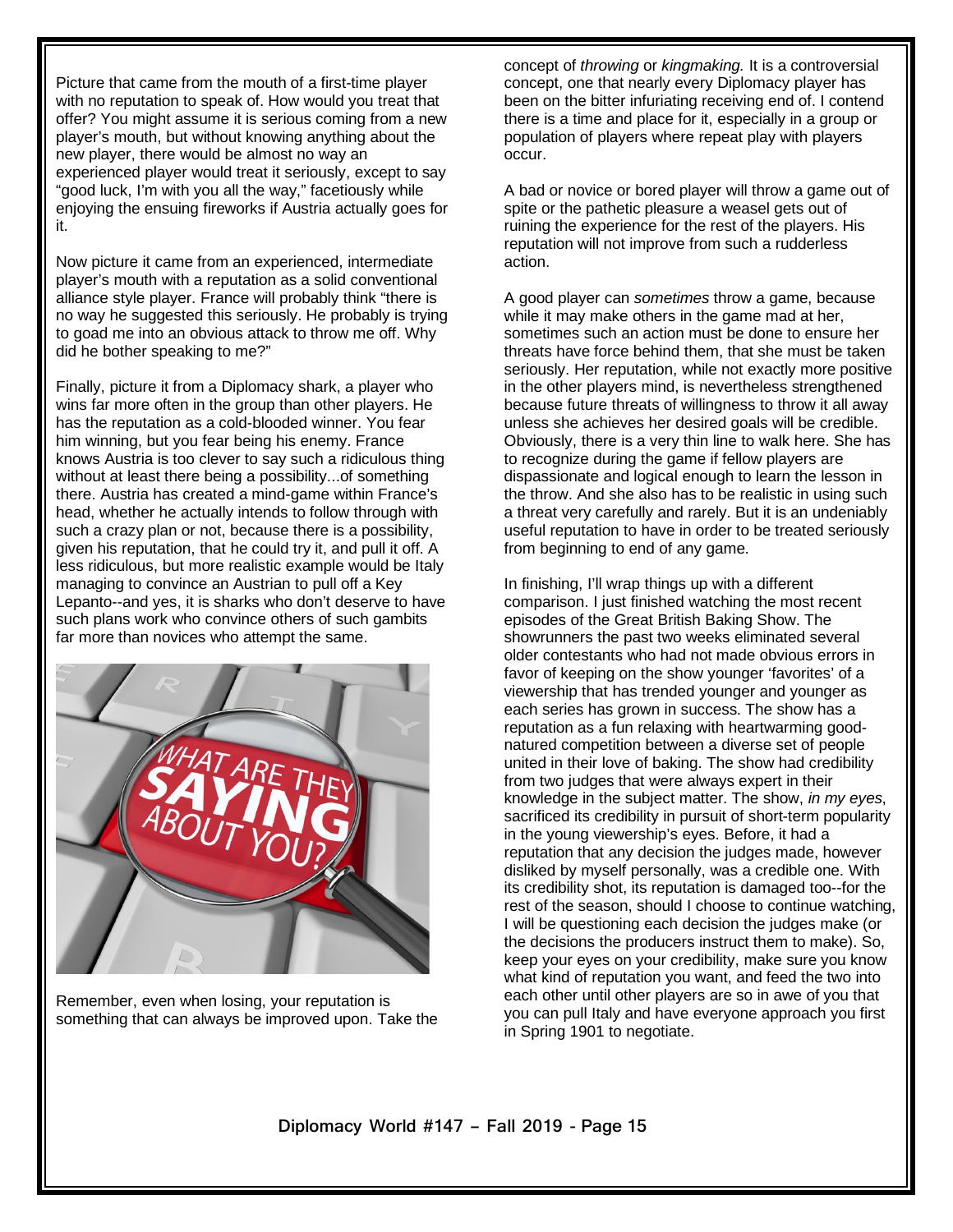### **True Confessions from Airstrip One By Jon Hills**

Hello and welcome back to Airstrip One.

As hinted at in today's title, there are a couple of things that I need to get off my chest.

Do you remember the 1993 film comedy, Groundhog Day?

Of course you do. Literally EVERYONE has seen it. It is so well known that children yet to be born will leap from the womb saying what a wonderful allegory for selfimprovement it is and asking whatever happened to Andie MacDowell?

It is widely regarded as a comedy classic.

So my first confession, embarrassing though it is to admit, is that I only watched it for the first time this year. A couple of months ago, in fact.

I'm not sure why it took me so long. It was released 26 years ago, for heaven's sake. Still, I have to say that I thoroughly enjoyed it and can appreciate what the fuss was about.

So why mention it now? Well, apparently confession is good for the soul but that's not it. Instead this is a tenuous segue into this quarter's column – which is not a million miles removed from the one that I posted last April (Diplomacy World #145).

As I said at that time, the news agenda in the UK was dominated by Brexit. Now, some six months further on, very little has changed. Certainly my news feeds have had a very repetitive look to them with very little new or fresh to enjoy; quite Groundhog-esque, in fact.

We do have a new Prime Minister, though - Boris Johnson - who's been talking very robustly about the UK leaving the EU at the end of this month but despite his rhetoric the fundamental obstacles to agreeing an orderly exit still remain unresolved.

Since taking office, however, Boris has delivered some very entertaining moments. My particular favourite was his being confronted by an angry parent during an official visit to a hospital. If you've not seen the footage, it is on YouTube. Boris gets button-holed by a man whose child is receiving treatment and takes the opportunity to harangue him about the state of our National Health Service. Quite obviously this chap was waiting for Boris to pass by and berating him for using the visit as a photo opportunity. However, after briefly glancing in the direct

of the assembled journalists & photographers Boris boldly announces "Well, actually, there's no press here".

It's pure comedy gold!

Back in April, I observed that some aspects of the Brexit process felt very much like a game of Diplomacy and I identified three key lessons that we could draw from it to help our game-play, namely;

- i) having a clear strategy,
- ii) keeping in mind what is realistic and achievable, and
- iii) maintaining an active communication with all interested parties, even our opponents.

So there it was, set out in print for all to see and [hopefully] benefit from.

Sadly for Boris, though, it appears that he is not a Diplomacy World subscriber and, as our strap-line says "if you don't read it, you deserve to lose".

As a result, he's not doing particularly well at the minute. He's held office for about two months now and in that time he has been defeated in six key votes in the House of Commons, has lost his parliamentary majority (which makes it much harder for him to drive his political agenda) and - just last week - the UK's Supreme Court ruled that his recent attempt to 'prorogue' Parliament – that is, to temporarily prevent Parliament from sitting was unlawful.

The strong implication from the Supreme Court's decision was that Boris misled Her Majesty the Queen. Again, this is another lesson for the budding Dipper. As I have learned to my cost in games, nothing sets you up for a fall better than trying to deliberately mislead people. Although some misdirection is occasionally needed, it s generally better to deal in the currency of truth unless absolutely necessary or unavoidable.

However, all is not yet lost for Boris. Although I'm not a particular fan of his threatened "No Deal Brexit", this is only his position of last resort. He does still have a couple of weeks to try and agree a deal with the EU which he might be able to get through Parliament. Failing that, Boris is currently obliged to ask for a further extension of the Article 50 negotiation period from the EU.

So far, Boris has refused to confirm whether he will actually do this. His actual words were that he would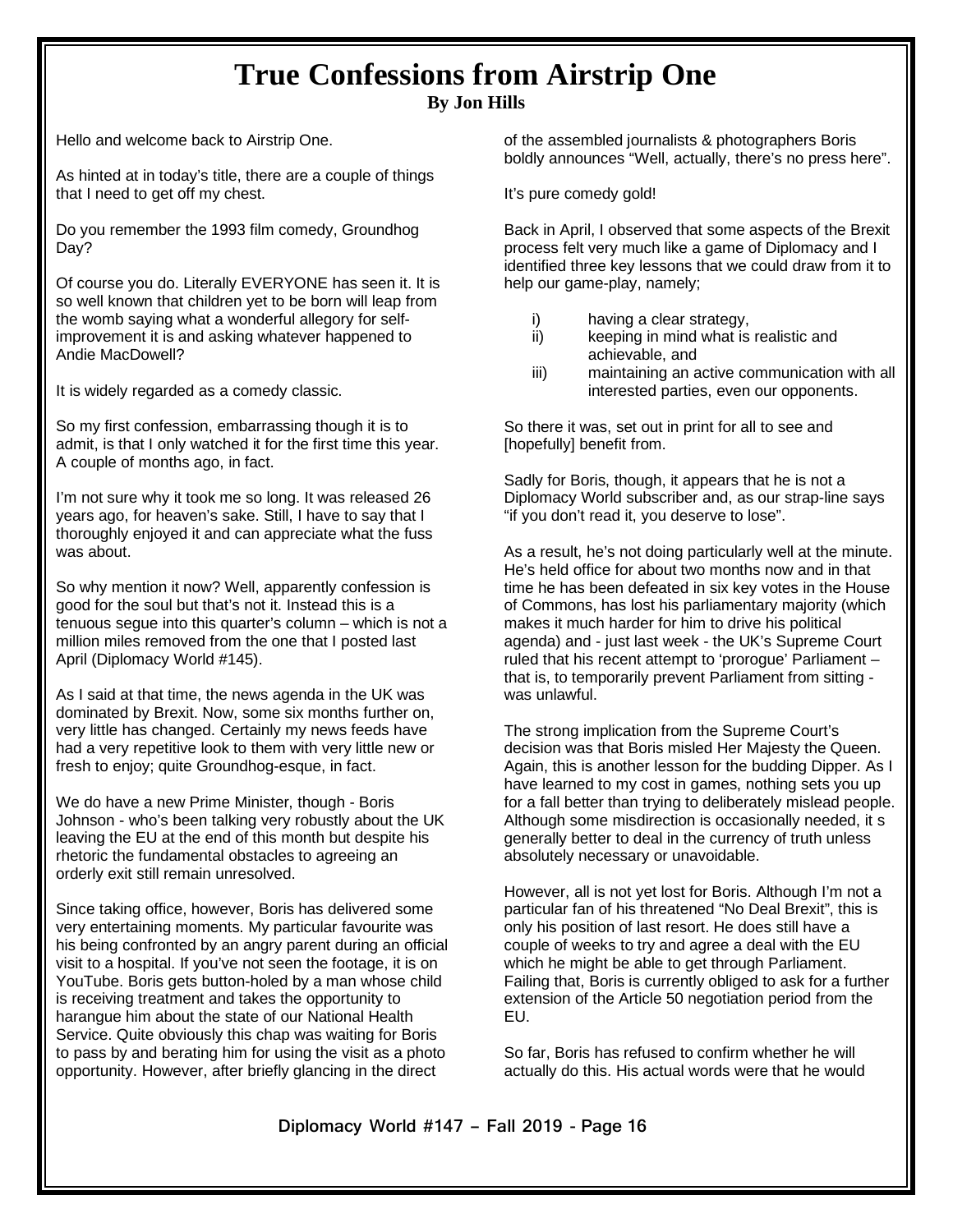"rather be dead in a ditch". If he doesn't, then he will again have acted illegally, but at least the UK will be out of the European club. And he'll have achieved what he first set out to do almost three years ago.

Frankly, you have to admire his tenacity, if not his working methods.

Of course, if Boris does seek that extension - and the EU agrees to it - then this whole pantomime will rumble for at least another season. In that event, we are likely to see a General Election before the end of the year and there is currently no way of knowing what the outcome or implications of that might be.

All this talk of being in or out of Europe takes us nicely to my usual round up of recent UK-Dip action and a look ahead to what is coming up soon.

Well, the London Diplomacy Club (LDC) had two meet ups over the summer, on 6th July & 3rd August. At the first, James Ogley won a five-player game (not sure which variant was played) and then, at the second, Marvin Fried romped to a 14-centre win as Germany in a 7-player Classic.

(Incidentally, July also saw ManorCon XXXVII – the UK's largest games convention - the program for which hinted at the possibility of a Diplomacy Tournament. However, I've been unable to find any record of a game actually being played. If anyone can shed any light, please let me know.)

And, of course, in August there was WDC in Marseilles, for which a handful of Brits took advantage of the EU's freedom of movement rules to make the journey visafree. I'm sure that will be amply reported on elsewhere.

Looking forwards, though, there are some cracking events coming up between now and the end of the year.

Next week, on 5th-6th October, Macclesfield Diplomacy will be hosting the second MaccCon, the Autumn Turn, at The Copper Room, Macclesfield (frankly, it would be a surprise if it was anywhere else!).

They are looking to build on their successful Spring Event which saw two full boards playing over two days. Although it's short notice, if you fancy it, details are on Facebook (https://www.facebook.com/maccdiplomacy)

Also coming up is MidCon - 8th-10th November - at the Hallmark Hotel, Derby. This will be the UK Diplomacy Championships with current champion, Garry Sturley, acting as Tournament Director. Rumour has it that the MidCon committee may even be supplying a trophy! You can find booking details at www.midcon.org.uk .

However, as I mentioned at the start, I had two confessions to make.

I'm given to understand that this MidCon Tournament will be the final round of the 2019 Diplomacy Tour of Britain. My second admission, therefore, is that I was completely unaware that this competition was still live. I thought that it had died a death a few years ago but I'm happy to be proved wrong and will endeavour to find out more about the Tour, its participants and venues, for future editions.

Finally, hot on the heels of MidCon, there will be the European Diplomacy Championship in Amsterdam – 23rd-24th November. I've included this not because it's a UK event but because I know that at least some members of LDC will be going.

They are looking forward to a bumper competition with two confirmed boards already and potential for up to six! This event will also be the Dutch National Championship. Again, you'll find details are on Facebook [\(https://www.facebook.com/events/353500512223312\)](https://www.facebook.com/events/353500512223312)

Here's hoping that those brave souls aren't caught out by Boris's "No Deal Brexit"!

Hopefully, you've found this entertaining and possibly even useful. As ever if you disagree or have better information to share, please let me know at jon.airstip1@gmail.com. I'll look forward to hearing from you.

Happy Stabbing!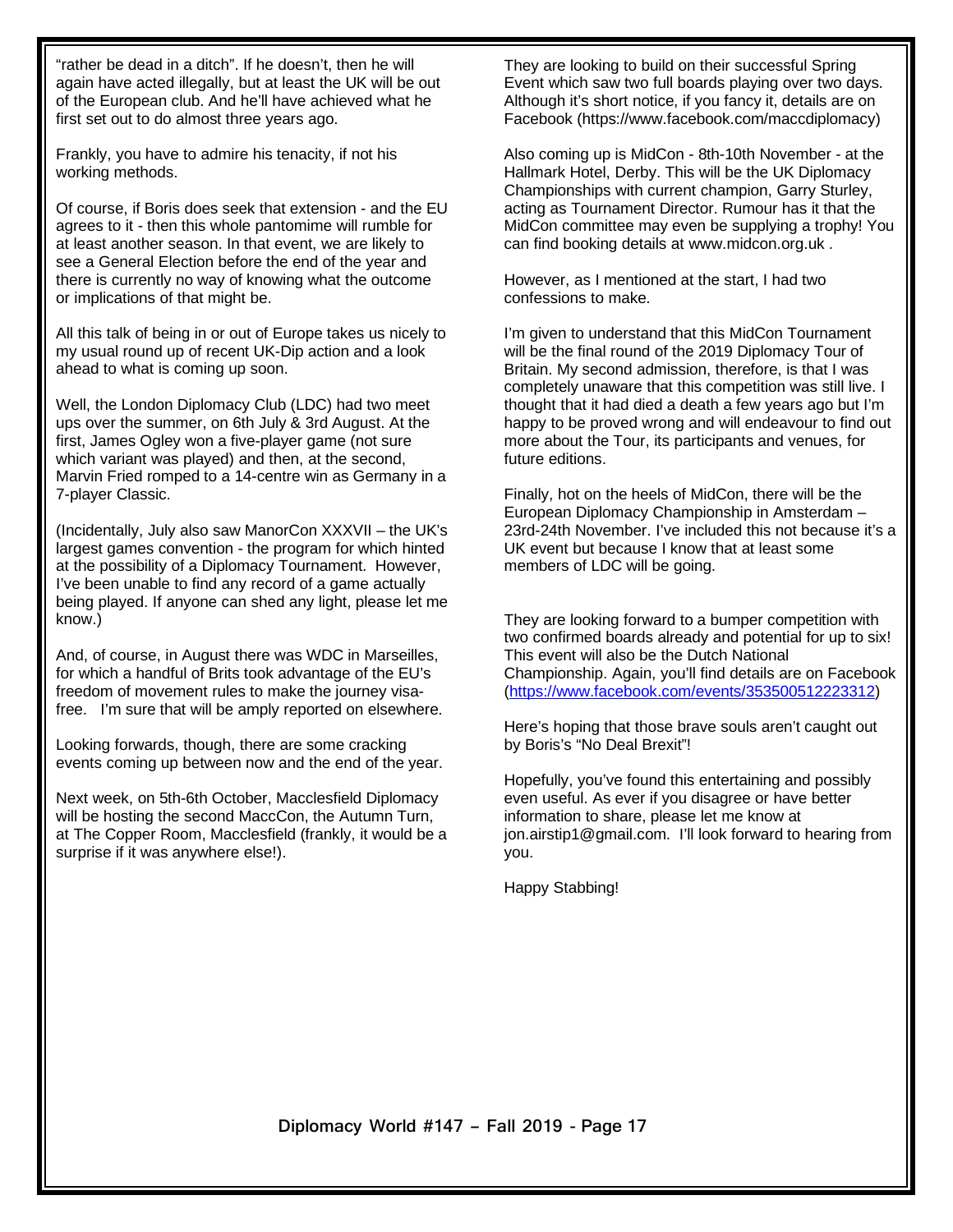# DIPLOMACY CASCADIA **OPEN**

# **WHEN January 25th-26th** 2020

# **WHERE The Heritage Grill**

447 Columbia St. New Westminster, BC. Canada. The Heritage Grill offers food and drinks and is very close to public transport into Vancouver

# **ACCOMMODATIONS**

The Met Hotel 411 Columbia St. New Westminster, http://www.themethotel.com/ **Arundel Mansion** 48 Begbie St. New Westminster, http://www.arundelmansion.com/ The Inn at the Quay 900 Quayside Dr. New Westminster, https://www.innatwestminsterquay.com/



COST \$25 dollars CDN **Paypal to Cascadia.Open@gmail.com** 

**SCORING** Sum-of-squares

TD **Chris Brand** Ask him questions @ Cascadia.open@gmail.com

**PRIZES** "7 best countries" and **Overall winners** 

**BOARDS** Round 1: 10am on Sat 25<sup>th</sup> Round 2: 6pm on Sat 25th Round 3:10am on Sat 26<sup>th</sup>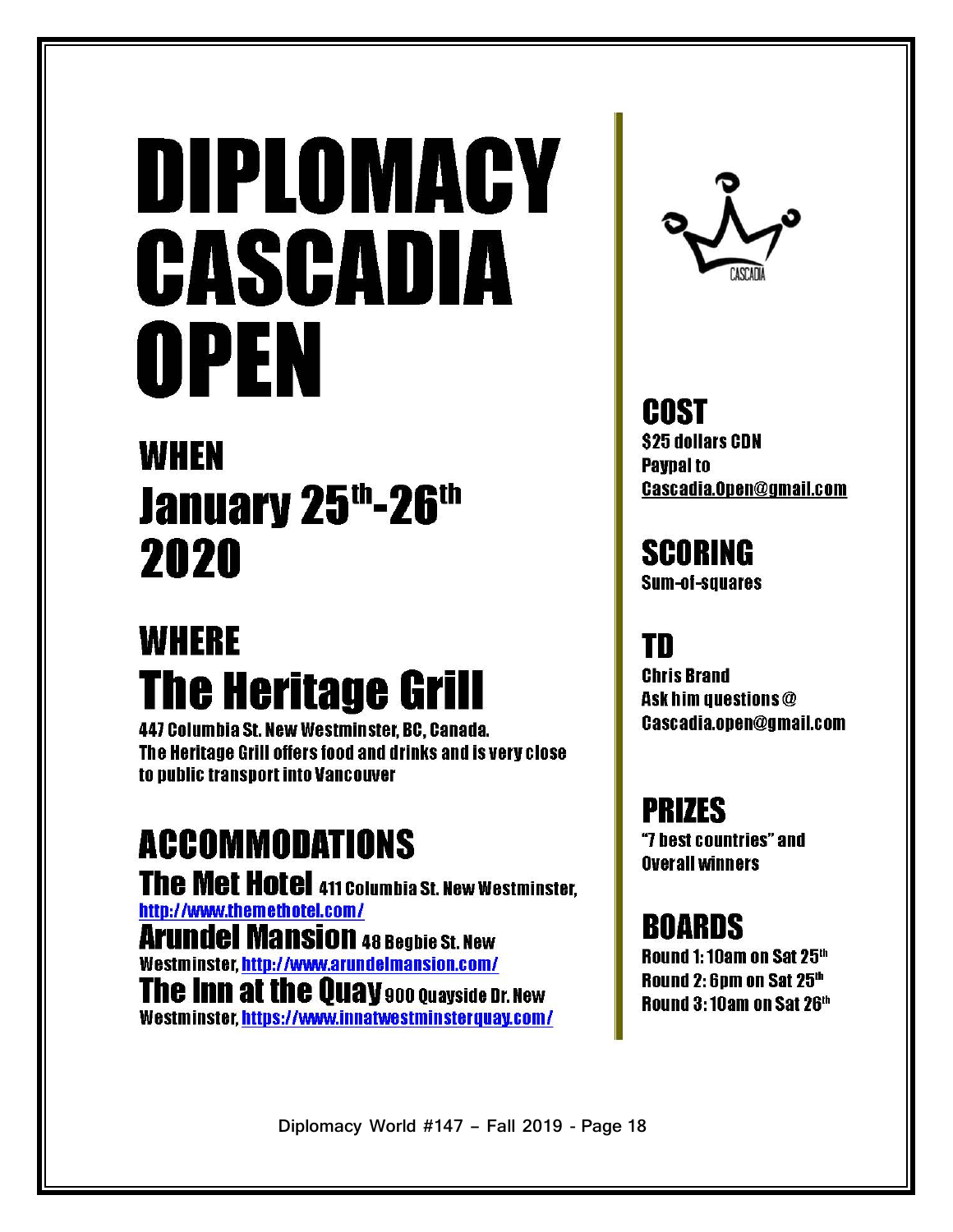# **Diplomacy World Demo Game "Eclipse" – 2017A**

|  |  | The Players: |  |
|--|--|--------------|--|
|  |  |              |  |

**Austria**: Nicolas Sahuguet **England**: Edi Birsan **France**: Andrew Goff **Germany**: Conrad Woodring **Italy**: Chris Brand **Russia**: Doug Moore **Turkey**: Tanya Gill

#### **Commentators by Typeface:**

#### **Rick Desper** *Christopher Martin* Jack McHugh

## **Prior to Fall 1907 – E/F/G Draw Passes**

**End of Game Statements and Report**

|                |                  |                         |                |                |                | "Eclipse", 2017A, Standard Diplomacy, Zine: Diplomacy World, GM: Douglas Kent |                 |  |  |
|----------------|------------------|-------------------------|----------------|----------------|----------------|-------------------------------------------------------------------------------|-----------------|--|--|
|                |                  |                         |                |                |                | England/France/Germany Draw, Fall 1907                                        |                 |  |  |
|                |                  |                         |                |                |                |                                                                               |                 |  |  |
|                |                  | [01] 02] 03] 04] 05] 06 |                |                |                |                                                                               |                 |  |  |
| Austria        | 5                | 5                       | 5 <sup>1</sup> | 5 <sup>1</sup> | 7              | 5 Nicolas Sahuguet                                                            | <b>SURV F07</b> |  |  |
| <b>England</b> | 5 <sup>1</sup>   | $6 \mid$                | 7              | 8 <sup>°</sup> | 8              | 8 Edi Birsan                                                                  | <b>DRAW F07</b> |  |  |
| <b>France</b>  | 51               | 5 <sup>1</sup>          | 6 <sup>1</sup> | 8 <sup>1</sup> | 5 <sup>1</sup> | 6 Andrew Goff                                                                 | <b>DRAW F07</b> |  |  |
| Germany        | 5                | 5 <sup>1</sup>          | 6 <sup>1</sup> | 6 <sup>1</sup> | $\overline{7}$ | 8 Conrad Woodring                                                             | DRAW F07        |  |  |
| <b>Italy</b>   | 5                | $\mathsf{S}$            | 4              | 2 <sup>1</sup> | $\overline{2}$ | 2 Chris Brand                                                                 | <b>SURV F07</b> |  |  |
| <b>Russia</b>  | $\left 4\right $ | 3 <sup>1</sup>          | $1\vert$       | $\overline{O}$ |                | <b>Doug Moore</b>                                                             | OUT F04         |  |  |
| <b>Turkey</b>  | $\left 4\right $ | 5 <sup>1</sup>          | 5 <sup>1</sup> | 5 <sup>1</sup> | 5 <sup>1</sup> | 5 Tanya Gill                                                                  | <b>SURV F07</b> |  |  |
| Unowned        | 1                |                         |                |                |                |                                                                               |                 |  |  |
|                |                  |                         |                |                |                |                                                                               |                 |  |  |

#### **The Players:**

**Austria (Nicolas Sahuguet):** « A Western Triple and many guessing games »

This game was organized in honor of Jim Burgess. I have to admit that I did not know Jim very well. I just met him once at WDC XXII in Chicago. We did not play but

we talked a bit about our other common interest. Jim was a distinguished professor of economics at Boston University and I am also teaching economics at the university in Montreal. Jim was specializing in health economics and some of my colleagues happened to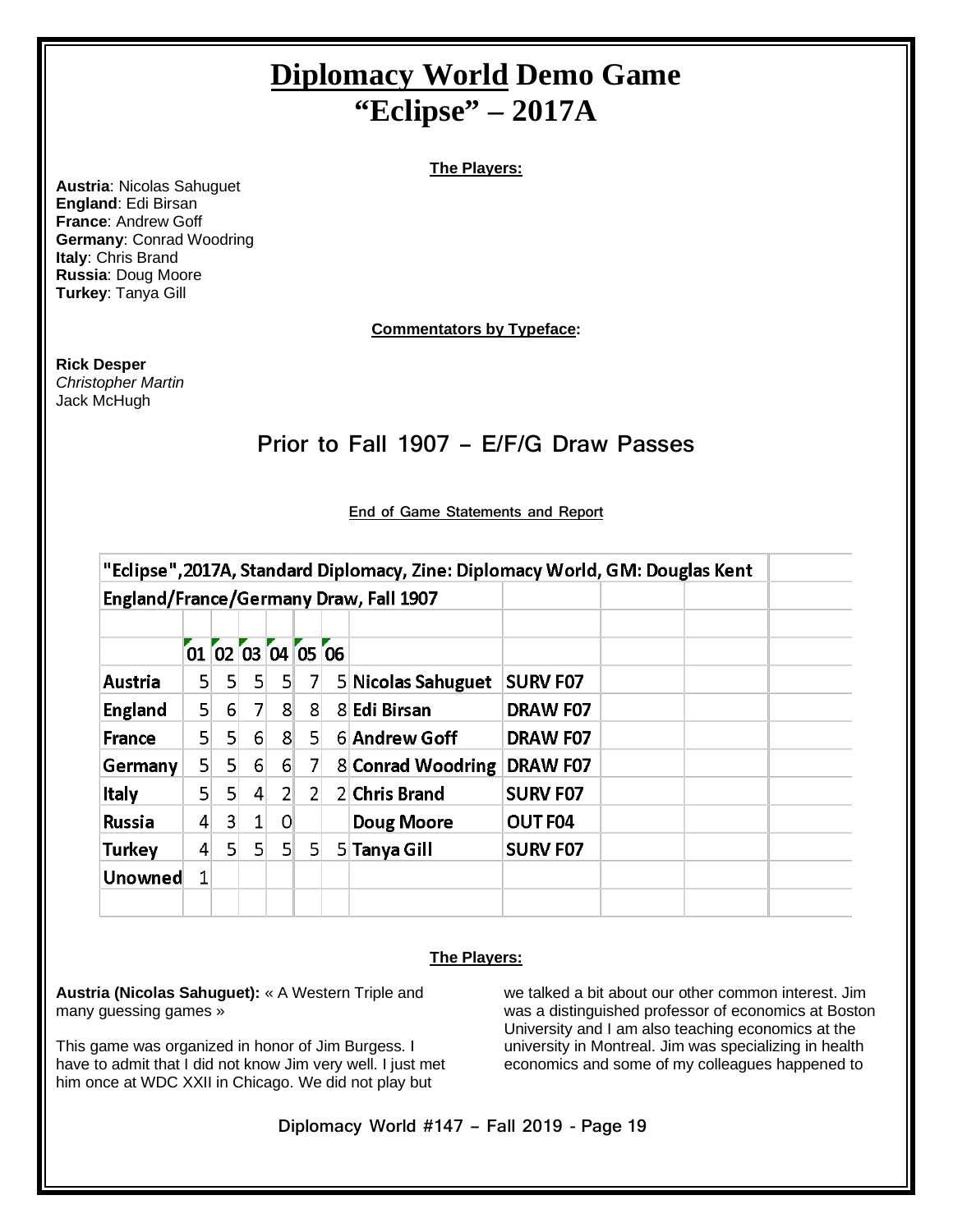know him and appreciate his wits and his generosity. It is always funny when different worlds collide.

So even if I did not have much time to focus on an internet game, I accepted to play in this game. I have to admit that the wonderful cast of great players in this game made it an even more interesting prospect.

The game was a bit strange in the sense that I was surrounded by three players with very different communication modes. Chris is used to internet play and uses e-mail. He likes to get his moves in early and you can expect some early emails. Tanya, the new young kid on the block, does not use 20<sup>th</sup> century technology and immediately requested to negotiate using Facebook messenger. She is also a procrastinator and usually was only negotiating the evening before the deadline. Doug (with other real-life commitments) adopted a silent diplomacy that is so different from his face-to-face behavior where he usually takes charge of the game and always comes up with plans before you can even think about another one. And as his plans are usually good, you end up doing what he wants. With also limited time an energy on my part, this lack of good communication with my neighbours led to a mediocre game where I could never really get things going.

#### **S01**

I opened in a very standard way hoping to get my two builds and then see where to go from there. Chris and Doug were talking about killing Turkey. I thought that it was a bit rough for a demo game, but why not? The only other strong message from the rest of the players was Edi mustering the board for an anti-Russia crusade with a "Death to the world champion" battle cry…

#### **F01**

After a bad surprise with Chris opening to TYR and VEN, I had to cover VEN. Doug had already understood that he was under heavy pressure. With hindsight, I committed a big mistake this turn. A few hours before the deadline, Tanya asked me among other things if she should bounce Doug in RUM. Without thinking too much, I said yes. I figured that a war between my neighbours could only benefit me. And I know Doug to be quite resentful against players who attack him. If I had realized that the theme of the game was to be an unbreakable Western Triple, I would have lobbied for Doug getting a build.

#### **S02**

After another Italian army appearing on the board, I was still far from happy with my western neighbour. I took RUM with Turkish help. Once again, I could and maybe should have played with Russia giving him RUM in the spring and taking BUL in the fall. But our inability to communicate made the prospect of allying with Doug

bleak. And the last hour messages from Tanya convinced me to go for an AT.

#### **F02**

The board is a mess and the Western Triple looks to be developing fast with Italy playing a strange game. I decided to go on with the AT alliance. But to keep things interesting, I decided to let Tanya take GRE but making it look like I was not really happy with that grab. I thought that this would allow me some diplomatic flexibility, and I was also making sure that she would not stab me and build an army. If you can get a center and keep an ally, it looks better than take the center and lose a potential ally. In any case, my position is not very good with armies all over the place, and the board position is even worse

#### **S03**

The guessing games are starting. I figured out that Chris was playing with Goffy and I managed to set up a decent defense. I bounced Chris in ADR and cut the support from TYR. I thought that the deal was to give Chris a build… As a good Turkey, Tanya does her thing and makes progress both against Russia and in the med. Even if I wanted, I am now stuck doing what she wants, or I am as dead as Russia.

#### **F03**

I try the same defense as in the spring but this time they take the 100% move and Goff takes VIE. After lengthy discussions, I manage to convince Tanya that we need to get our act together and that we need armies and that lending me BUL is useful. We manage to take ION and we make some progress. But right now, it is 4 against 2 with Doug on the verge of death. Not the way to win a game.

#### **S04**

Chris reopens communication after his retreat to EAS and wants me to betray Turkey. I am playing along hoping to stabilize the position in my home country and if Goff kills Italy, things could still be interesting with the Western Triple having nowhere to go. Goff is selling me that he is attacking France but needs to keep VIE to have the numbers. I don't really believe him but give him a chance. Getting another ally would definitely allow me to turn this game around. Of course, he keeps attacking me. If I had taken VIE and piffed his army, the game would have turned out very differently. I am not playing well and he is 3-times world champion.

#### **F04**

Good defense by Goff. A lost guessing game that will be very costly. Tanya finally got rid of the Turkish fleet but we have been completely overrun by German and English armies in Russia. Chris finally got stabbed hard by Goff and writes to me and Tanya with a plan to get to a stalemate line. The three of us finally manage to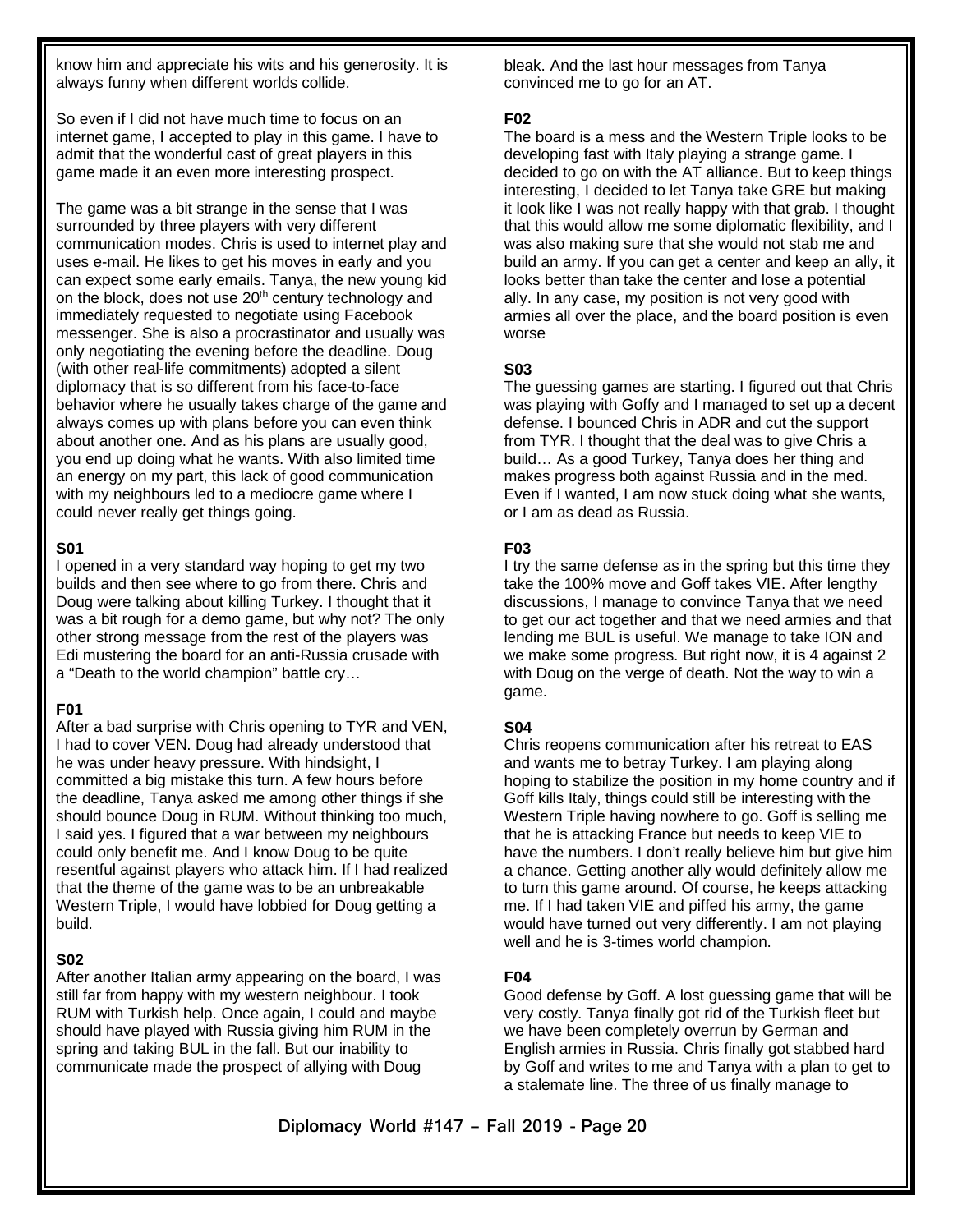coordinate and we will try our best to set up some resistance to the Western Triple that does not seem ready to break up.

#### **S05**

A good spring turn with VIE, VEN and NAP going back to the good guys but we get a position with more guessing games on GAL, RUM, VIE and SEV.

#### **F05**

Not a bad turn with VIE staying Austrian but we are losing SEV. Goff has to disband two units and Edi is in the channel. But his disbands show that the Western Triple is not breaking up. He opens up to a massive EG stab on him and keeps the pressure on us.

#### **S06**

I spent a lot of time deciding what moves to play and convincing Tanya to coordinate. I end up changing my orders at the last minute from the optimal set of orders that would have saved everything and taken GAL to a bad set of orders. Game over… No chance to get to a stalemate line now.

#### **F06**

Tanya is still believing that we can defend even if our lines in Austria/Russia are full of holes. However, Chris and Tanya never managed to get the communication going this turn and despite our good spring moves that should solidify our position in the med, Chris ends up supporting Goff's fleet in ROM. Tanya was pretty upset and if I still believed that we could defend the other front, I would have been too. But I already thought the game was over. Chris just wanted the game to stop.

#### **1907 Draw finally.**

Conclusion: The Western Triple is a pretty good opening when no one wants/need to top the board or go for a big result in terms of supply centers. And the Western Triple really has an easy time when the rest of the board does not coordinate immediately and efficiently. Congrats to Edi, Conrad and Andrew for a demonstration of a wellrun Western Triple.

**England (Edi Birsan):** The game's country assignment put me in a straight off northern campaign as I felt that it would be the easiest to marshal support for an anti-Russian/Moore opening given his recent victories and knowing his predilections in play style. I also figured that France/Goffy would not go straight for me so I had time to work the north with Germany \*(Conrad).

Talking about a Baltic opening (F Kie-Bal, Ber-Kie, Mun-Ruh) followed when France said he was up to try the Western Triple. As England my role would be to make sure it worked and as a demonstration game I figured it would be worth to put on a blitz.

Well the Blitz did not quite work out as France made some of the oddest series of moves in the south while Italy's sudden campaign into Germany really caused a major challenge to the alliance. However, Russia went down like I had hoped.

What followed was a bunch of embarrassingly sloppy moves, and I was not immune to it towards the end that I do not want to get into for the shame of it all. Having had maybe 2 miss orders in face to face games this century, to have two in an email game was enough for me to consider Prozac with my evening tea.

Nevertheless, the pieces around the board prevailed over the pieces on the board as in the case of most high skill games. There was a time when I thought that Italy/Chris was going to supplant one of my western allies in a triple but that faded quickly as I was able to strengthen the alliance bond in the face of central center loses. A good reminder that in all Western Triples it is England that must hold the alliance together and not succumb to temptation or duplicity when it deals with reverses in the German area.

The tactical discussions and strategic - diplomatic psychological discussions with Goffy and Conrad were the most fun part of the game for me and I totally encourage the next generation of Twitter Minds to put aside their limitations in word count and to delve into real review and analysis of both the pieces: the countries and the people, if they want to be in a World Class Elite category of play.

**France (Andrew Goff):** Well, that adhered to one of the strongest rules in Diplomacy: put seven excellent players on a board together and you get a dull game of Diplomacy.

That's what we had here. Massive credit to Tanya and Nicholas for stopping the play… sadly we will never know if the fireworks would have come later between the EFG. I hope not.

It's easy to pretend post-game that it was all in for the EFG from the get-go but it wasn't. A critical missed bounce in Western Med left me without options and Edi's already good proposal was locked in by misadventure. I tried a few times to mix it up but Edi and Conrad are too good (and probably the same in reverse); everything was kept in balance.

The tactical grind is probably rich material for intermediate players to analyze, but for an end game statement there isn't much to say about it. I think the importance of negotiating was shown as Italy's position was "fragile" and convincing Chris which side he had the best chance of survival on was important. For the record I think Tanya did have every intent to smother him once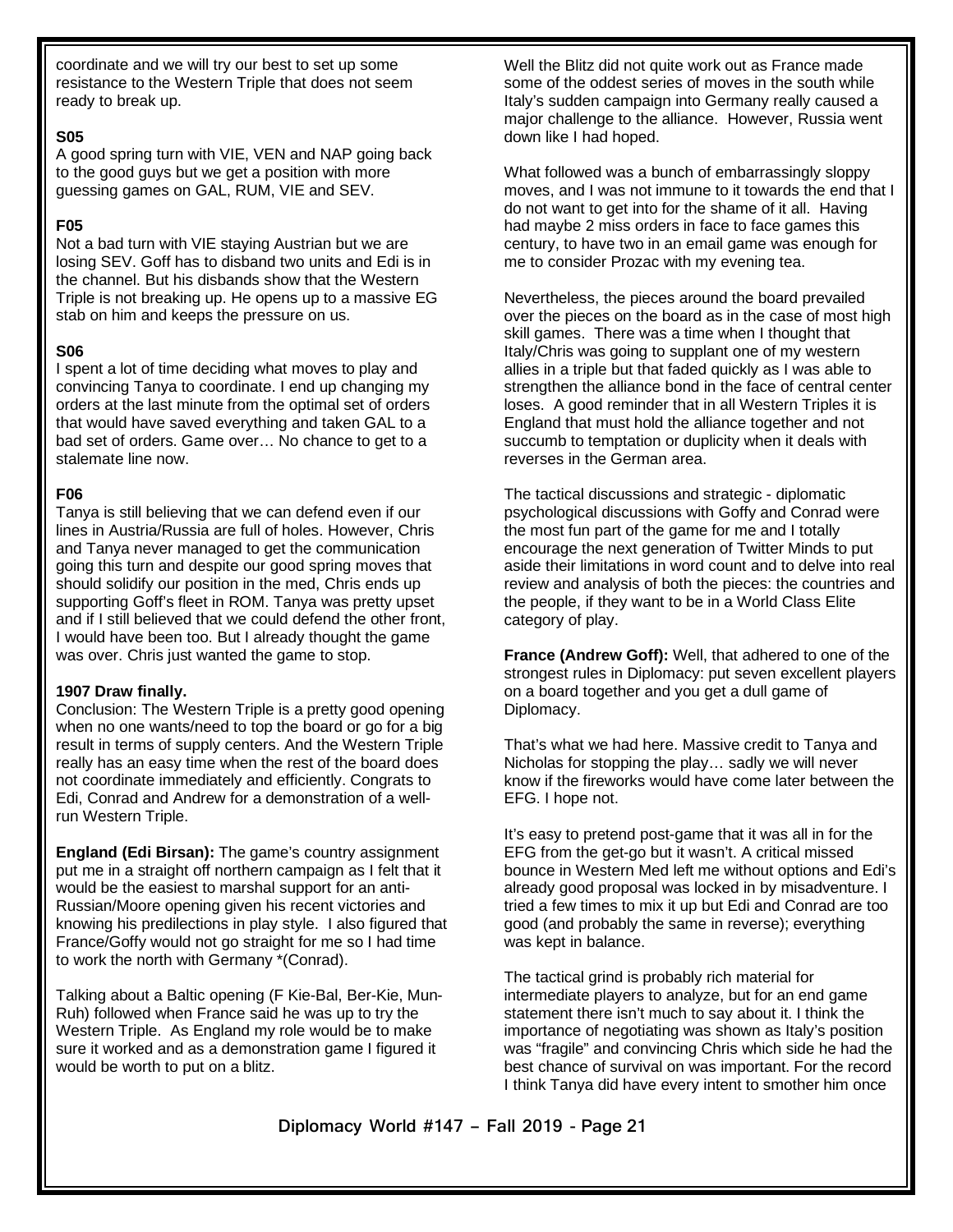she was in position to do so, but then again who would blame her!

I don't have much more to say. I dislike EFG alliances precisely because they lead to games like this and I dislike allying with the best players because it leads to error-free (and thus opportunity-free) play – but on a board as strong as this there was little other option.

Thank you all for the game, thank you to Doug for keeping us in line, and to everyone else for their ongoing support of Diplomacy World!

#### **Germany (Conrad Woodring):**

#### **General**

I am a face to face player. I never have and never will be much of a fan of online play. I find it too slow. Being in the younger generation (I am in my early 30s) I simply do not have the attention span that perhaps my more senior peers have (aka Edi). Face to face is fast paced and intense. You give your full attention to it from start until finish and then usually I need a nap, or a drink, or both. I was excited to do this game because It's with a group of people I know and like. I have played with everyone in this game face to face before, some quite recently So I thought this could be fun.

At the same time, I started this game, I started playing on PlayDiplomacy.com and I must say, I quite like having Diplomacy compartmentalized in one area that I can access when I like. The many many emails got mixed in with my other emails and was generally all a bit of a mess. True I could have fixed this, but I didn't. Perhaps as a suggestion to Doug, it could be better to use a client, or the Judges (I must admit I have never used the Judges so I am not sure about that).

Life got in the way and I got pulled into a long drawn-out real-life chess match of a negotiation that totally drained me for several weeks during this year long game. So throughout the game most of my moves were the easy set, that didn't require much thought. I mostly felt like Edi (England) was calling the shots, then Andrew (France) would sense check with each other if we really wanted to go along with Edi's plan or not. As you can see from the conclusion of the game we usually thought that yes, we should go with Edi's plan.

The last thing that hung over this game was a general apathy. Being a group of face to face players I think we all had trouble staying engaged. One of us was on a very very long summer holiday at one point. I believe someone had a riotous bunch of students under his tutelage. Another changed jobs... the list of real-life infringements on the world of online Diplomacy is of course no surprise to anyone reading this magazine.

However, and I can only speak for myself, I am particularly ill-suited for managing it.

#### **The Opening - 1901**

I had the usual generally nice chats with everyone but pretty quick out of the gate Andrew, Edi and I hit it off. We weren't getting a whole lot of chatter from the East except for Doug in Russia, so it only seemed logical as we were the chattiest in the lot that we should work something out. The opening to Baltic I knew would make Doug quite angry but I didn't care. My approach to this game was to do something interesting and something different so I did it, and after I did it I said yes, I am coming for you and I think Edi is going to help me so I think it's a good move. Because I was so up front about it, Doug needed to do something drastic to avoid succumbing to the attack. So he went to Baltic, and sent units to the middle, likely in conjunction with Chris (Italy).

Me not covering Munich was a big mistake. There is a phenomenon that happens when you're not terribly good. When the turn is taking forever and you are bored but want something to happen, you decide to do something more risky because that will be more exciting. (or at least that's how I operate). So instead of covering Munich, as I had told Edi and Andrew I would (note that Andrew decided not to go to Burgundy because there was no way an Italian unit would be in Munich) I changed my mind, about five times, and eventually went for the big opener with three new builds.

In hind sight that was a mistake, yes. And as Andrew made it very clear to me, in multiple emails, he did not like that I changed the move. I believe at one point he had assumed that Edi and I had had further conversations without him and had decided together to move as I had done.

#### **1902**

This year was not a good year for me, but if you think of it in terms of the alliance (also in terms of my ally's perspective) it was a good year. I had essentially drawn all the units to me. With the two Italian units mucking around in Germany, Chris would need armies to hold those gains and advance on that front. Italy's gains in Germany was, as they always are, unsustainable growth. That meant no new fleets which worked with for Andrew's fleets swinging south especially with Andrew not having a built, this was particularly important. Edi's army in StP and my army in Prussia really meant that the mess in the middle would dissolve next year.

I'll note that at this point in the game I was starting to lose interest and had more or less stopped paying attention to the eastern half of the board. I do not recommend this to anyone that would like to do well in their Diplomacy games. You should talk to everyone all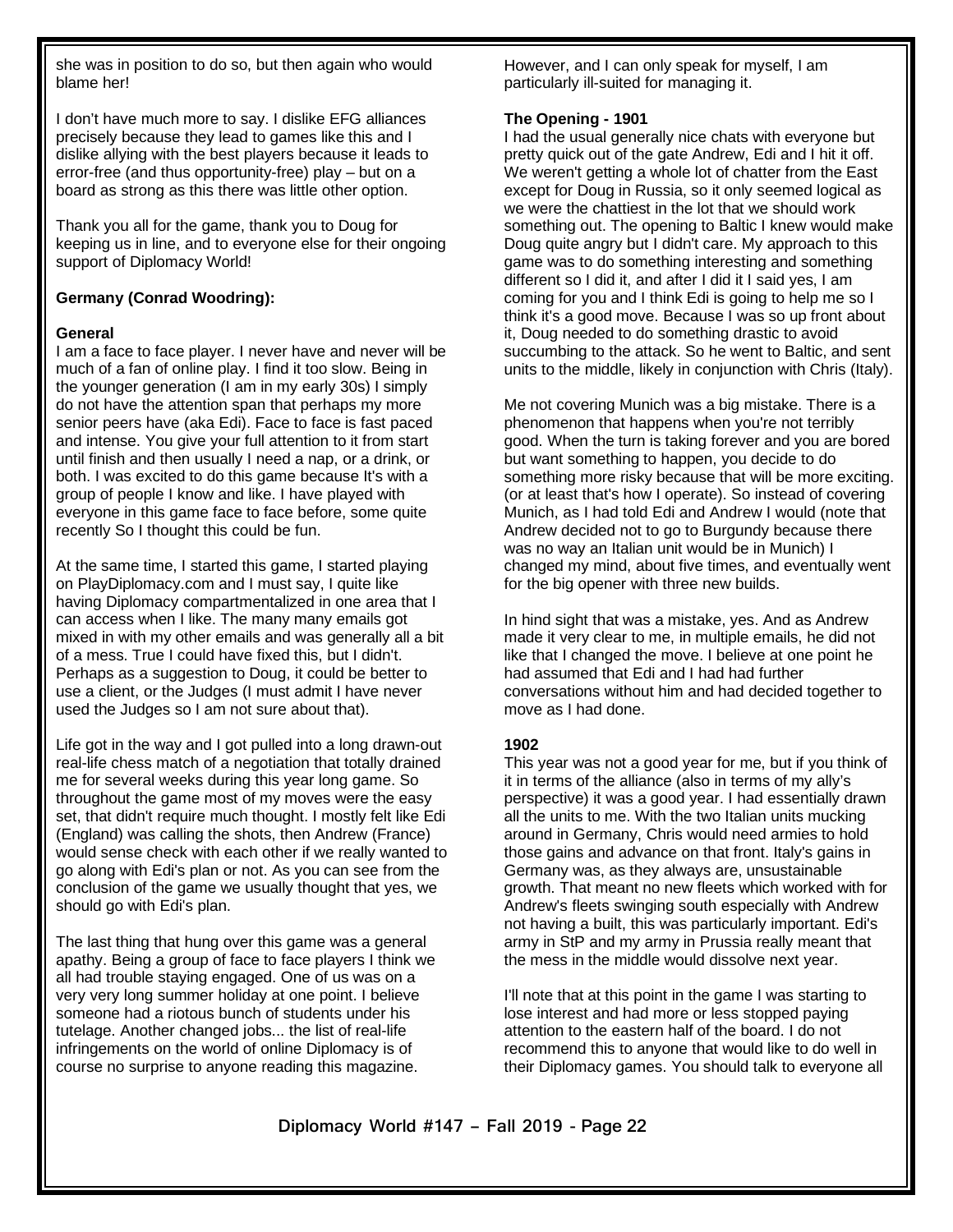the time. Play the whole board because every move impacts what everyone else is doing!

Oh, and at some point in the first four moves Andrew sent a very fun very aggressive email to Edi making very strong demands. I don't think Edi had even thought the points Andrew was bringing up were ever in question, so it was resolved rather quickly.

#### **1903**

I think some guesses went our way (Edi and mine) this turn. With Doug pulling his southern unit in the end of 1902 he was defenseless from Tanya's attack in the south. Edi got Moscow, Andrew Vienna and I berlin. Plus one all around.

I will highlight what everyone was probably thinking; yes I was bloody nervous that Andrew and Edi had a bunch of pieces sitting around not doing a whole lot. I didn't see a lot of options at this point Andrew and I were both uncomfortable with Edi and seemed to get on well between each other. In my mind we were insurance for each other. If Edi tried to take me out, Andrew would back me up and vice versa. In reality Andrew is a shark and probably would have jumped on the train... as would I.

This is the point where I fairly well checked out. Russia was wiped out, albeit not so much because of my successes, and the east was generally a bit of a mess. In the west we got the impression that they were not so engaged and thus not coordinating very well. It of course didn't help that Chris decided to sabotage the whole thing by supporting Andrew to Vienna but then again Chris is a... what was that brilliant bit of press I saw?

#### **1904**

Opportunist! That's what Chris was according to the press. And thus he took Smyrna. Unfortunately all the French units moved in on him at the same time.

Sadly, just as it looked like I was going to grow beyond what I consider the basic centers in Germany's orbit (Hol, Den, Swe, Kiel, Ber and Mun) Edi dinged me for Holland. He said we had agreed a bounce. The way this game was going for me I would have thought that entirely possible except for the benefit of email I was able to see that in fact no we did not. it was an easy conversation though. Edi would wave his builds and move out immediately. If he built anything I was going to turn completely and we'd likely have a big turkey very quickly.

At this point I voted yes to both draw votes.

Oh and the other players did some stuff.

#### **1905**

This was a wake up turn for us. We did not do well in the middle against Austria

My spring move to Norway was part of a plan to get rid of my fleet, my fall move to Holland was an accident.

#### **1906**

This was actually a fairly active turn for us. Where the game had been quiet and a bit dull up until this point, suddenly Andrew and I were communicating quite a lot on tactics. It was quite key that we start making the tough gains in the middle if we wanted to end this game anytime soon. After a bad 1905, we were looking in not such great shape. I actually had no interest in turning on Andrew. I don't think Edi did either because there was not side conversation about it at all. I saw that I could do a huge amount of damage to him, but just wasn't terribly interested in doing so. I was enjoying the conversations with Andrew, and his unwavering commitment to the success of our alliance, so why not keep going.

Although not immediately obvious taking Vienna back was a feat in itself, and the combination of regaining Rome and Vienna was huge. I waived my build to keep the alliance stable.

This was also the turn that Edi admitted to us that he is old, and not very good at this game, although I think the way he phrased it was "oops, I miss ordered Warsaw," but Andrew and I knew what he meant.

#### **1907**

Last turn of the game. Had this been a tournament, I would have gone knives out before I voted for a draw like this. England on eight centers with only two fleets has to be as rare as seeing a unicorn. And France's nearest army to Paris was Piedmont! There was an opportunity here for me to cause a lot of damage and have a lot of fun doing it. With this crew of players there was no chance for a solo, but the comparatively novice Diplomacy player in me thought about having a go of it.

#### **Conclusion:**

This is proof that I am the best of the Woodring Clan.

Even the best players make mistakes

Remember not everyone is playing to win. I know that's the stated goal of the game, but winning isn't always everyone's objective.

**Italy (Chris Brand):** You know how some people tell you that their entire life was changed by one mistake? Well I look back at this game and see almost the entire game as being shaped by one mistake. Sadly, it was my mistake.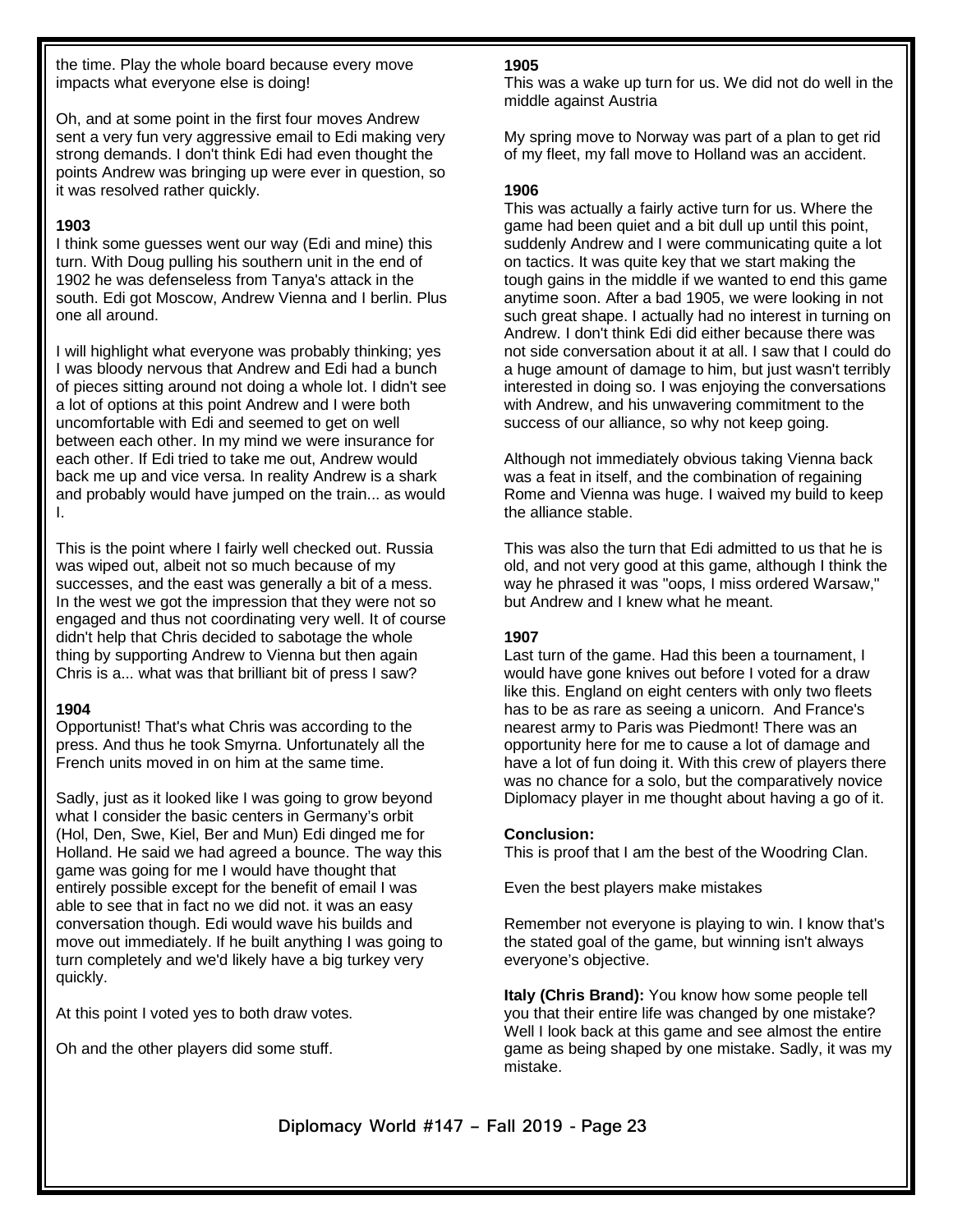I wrote over 1800 words as the game progressed, to capture my state of mind and to be able to write the best possible EOG, but reading them and thinking back over the game the one thing that stands out to me is that after S02 Andrew suggested a bounce in WMed, and I agreed. Then after the fall results I got a very brief message from him – "What happened to our bounce?". It seems that somehow I had completely forgotten about it and therefore failed to order it. That made it very difficult for him to turn on Edi, and more-or-less forced him into actually following through with the Western Triple. I'm quite confident that the game would have been much more interesting if I'd actually ordered that bounce.

Other than that, things started out ok for me. I got into Munich and seemed to be Doug's only ally. Nicolas and Tanya were both very reluctant to commit to anything. Doug also didn't seem to have the time to devote to the game (I believe he was buying a house) – there was at least one occasion when I had to make my best guess about how he'd move in Germany.

By 1903, I'd given up on my plans to take out Germany with Doug's help, and had suggested to Conrad that he dislodge me to Silesia and then support me to Warsaw. He followed through with the first part but not the second. By the end of 1903, things were looking bleak. As I wrote at the time "One dot down. Foreign fleets in Ion, Alb, GoL, and Wes. My only ally is France. The France who keeps inching fleets towards me. Well, I can't fight everyone. I probably don't need to fight Conrad. I feel like anything I get from Nicolas is probably deserved (I started it). Much less so with Tanya. If I end up having to pick one person to defend against, it's probably Tanya". The first coverage of the game in DW came out, with much talk about the western triple. I retreated to EMed, determined to at least annoy Tanya.

There's a 13/14 center stalemate line that AIT could get to and hold, and towards the end of 04 I tried to convince Tanya and Nicolas that that was our best bet for breaking up the Triple. Tanya wasn't convinced, though. Nicolas was more amenable and told me that he wouldn't move against me, but Andrew said that he believed the intel he got from Tanya about Nicolas' plans over my own, and ordered to Venice, ostensibly to bounce with Nicolas. After that, the stalemate line was much less achievable, but that was when Tanya came around to the idea. We needed both AIT coordination and some luck. We managed the former. I also proposed an EFGT draw, mostly to keep Nicolas from trusting Tanya too much.

Ultimately, it was too late. We'd already been pushed back past the line. I didn't see any possible result other than an EFG, so I decided to speed it up by helping Andrew again.

So three key turning points, really – my failure to bounce WMed in 02 which limited Andrew's options. Tanya not being convinced by the stalemate line proposal until it was too late to actually achieve it, and finally my speeding things to a conclusion by helping out the triple, although I do think that really just saved us all some time.

Thanks to everyone for playing, to Doug for running the game, and to the commentators (it's fascinating to read how the game looks from the outside). One last apology to Doug for the times I was late with my orders, and to Andrew for not ordering that bounce.

**Russia (Doug Moore):** Uh, a western triple and a hostile Turkey (in league with Austria) means Russia goes bye-bye. Hey -- AT, perhaps you should think about the long-term? Maybe, maybe not. (But really, yes, you should given the result.) When you have literally no allies or even neutral powers as neighbors playing Russia... yeah, you are done.

#### **Turkey (Tanya Gill):** General thoughts/feelings impressions

Firstly, I failed to keep a log of my thoughts as this game progressed. This is all based off of memory many months later.

Secondly, I will admit I struggled with the whole email/2 week deadline aspect of the game. The issue with the deadline being two weeks long is that it was hard to keep up momentum for the game, and it was very easy to forget it existed and just send press at the last possible moment. I also suck at email so tried to get people to message me over fb… I don't think that was a good play on my end.

Thirdly, I am grateful to have been able to play with people much better than me  $\odot$ 

Next time, I hope it is not 2 week phases!! Ahhh.

#### 1901

I really enjoy playing Turkey on the internet. In face-toface play it's a death wish, but on the internet people seem less keen for the whole "kill Turkey and move on" meta. I usually go for bolder openings like straight to Ankara in 1901 but I know face-to-face players like to play it slow and steady. I also had absolutely no desire to piss off Doug right off the bat in Spring.

That didn't last very long and I bounced him out of Romania with hope that this would incentivize Austria to work with me. What I did not anticipate in 1901… Or frankly, ever at any point until the very end… Is that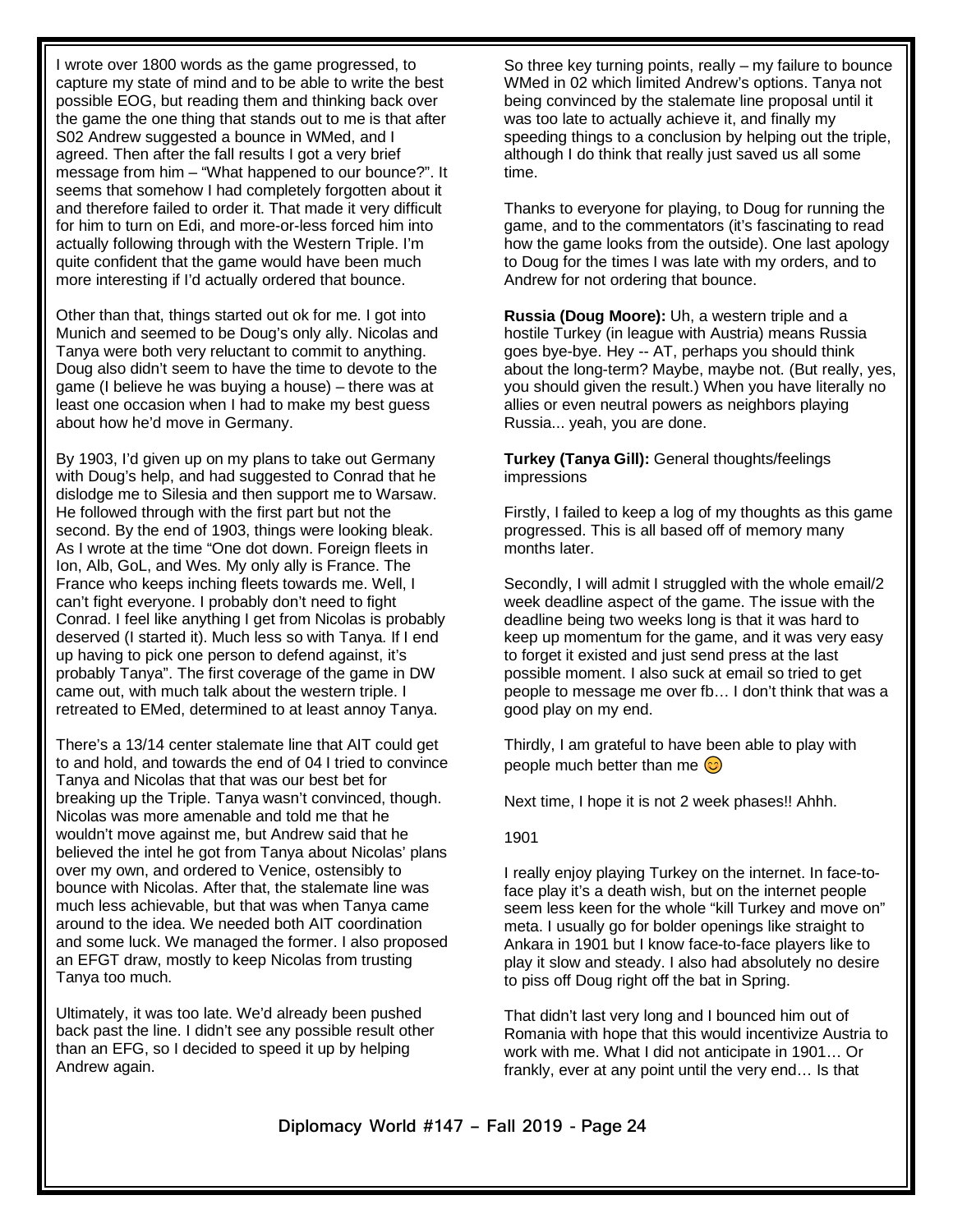there would be a Western Triple that never broke. I have never seen that ever in any of the games I've played. However, I suppose as this was a demo game no one had the burning desire to win.

#### 1902

I remember really struggling with decisions in 1902 because part of me wanted Russia gone and the other part thought that would really help England too much. I think all my continued push on Russia did was quicken the inevitable domination of the Western Triple. The shitty part about a WT is that you're a little useless against them as Turkey, and usually your neighbours don't like you and eliminate you while they fight of the WT. I think I got away with early survival on this type of board because of my Russia push.

I built a fleet and had picked Austria as my ride-or-die. In all honestly, I have no idea what Italy was doing this entire game. One turn he was in Munich the other turn he was France's puppet. He supported my into Greece in 1902 but I had already arranged with Austria that it was going to be mine and told him about Italy's support. France looming in the Med didn't particularly make attacking Italy enticing either though. And attacking Russia at this point was also foolish. Agh! Western Triples suck.

#### 1903

Don't remember much about this year. I have no idea why Italy decided to help France into Vienna. On my end, I saw the quick doom of Russia and took Sevastopol. I don't think it would have made any difference whether I helped Russia live or die at this point. England was getting into Moscow, and France was in Vienna, and this Western Triple had totally slaughtered us (other than Germany – Not sure what was going on in that mess of a centre)

I think I remember being annoyed that Austria's units were all over the place and that letting him take Bulgaria was counter-productive because it just moves his unit away from where it should be…. Don't know how he bullied me into giving it to him anyway. And yes, Italy in the Eastern Med while the WT remains unbreakable was my favourite thing.

#### 1904

This is just more us getting our ass kicked. The best part is I started a group chat with Italy and Austria and we really just couldn't get it together. Oh yeah, England let me into Moscow and I thought for sure the goal was to pop my army. But then he let it back into Sev. That was interesting.

#### 1905

This year looked a little more promising, and I started to have hope we could maybe do something about our WT situation. But with Edi in Sevastopol I think it was inevitable unless someone stabbed someone. I messaged all three of them and they seemed keen to finish the game as a Western Triple. When that's the case you kind of lose any desire and hope to continue playing. Germany said he had no choice, and England was very pro-WT.

#### 1906+

The rest of the game was essentially Austria, Italy and I trying to work together and failing until Italy said fuck it and tried supporting France into Trieste and bounced me out of the Ionian in 1907. I guess this was his way of asking to just end the game. We drew after this.

#### Conclusion:

I had… fun. It was long and dragged out and no one in the WT stabbed each other so I guess it was kinda stale. Would have been more fun to have something dynamic for a demo game but here we are. I guess it can remain as a good example for what to do for a western triple, and maybe what not to do against one :')

Thanks to Doug for hosting and putting this together, Chris Martin for recommending I play, and everyone who took the time to give us commentary… And to all the other players for putting up with my non-email usage!!  $\odot$ 

**End Game Commentators by Typeface:**

**Rick Desper** *Christopher Martin* Jack McHugh

*Christopher Martin: "A battle is often won when someone fails to make a critical mistake." This game could have* 

*gone differently, but the opportunities were gone before they were seized. High level play often devolves into*